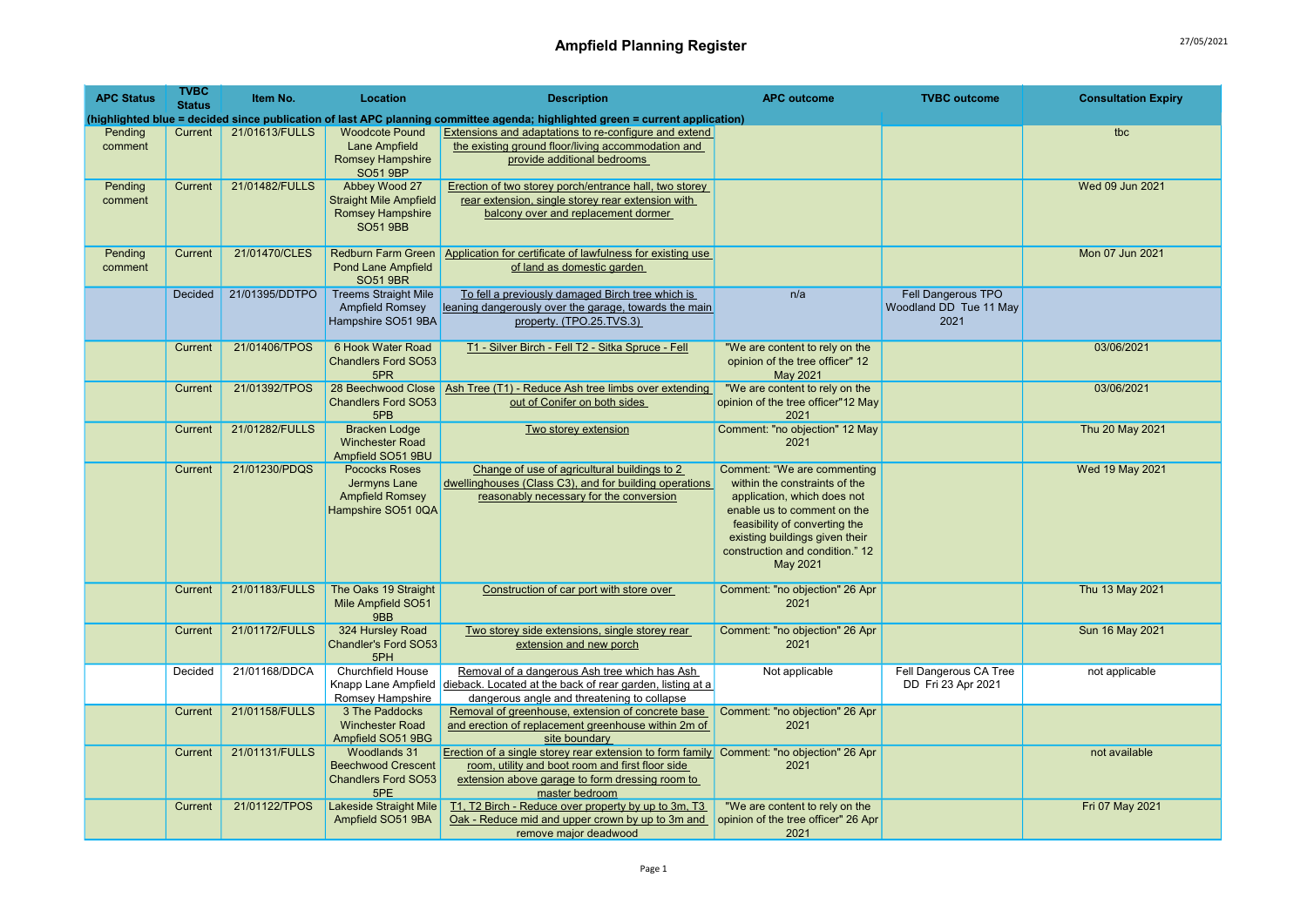| <b>APC Status</b>       | <b>TVBC</b><br><b>Status</b> | Item No.       | Location                                                                  | <b>Description</b>                                                                                                                                                          | <b>APC outcome</b>                                                                                    | <b>TVBC</b> outcome                                                  | <b>Consultation Expiry</b> |
|-------------------------|------------------------------|----------------|---------------------------------------------------------------------------|-----------------------------------------------------------------------------------------------------------------------------------------------------------------------------|-------------------------------------------------------------------------------------------------------|----------------------------------------------------------------------|----------------------------|
|                         | Current                      | 21/01035/FULLS | <b>Churchfield House</b><br><b>Knapp Lane Ampfield</b><br><b>SO51 9BT</b> | Construct a studio in the rear garden for exercise and<br>leisure                                                                                                           | Comment: "no objection" 26 Apr<br>2021                                                                |                                                                      | Fri 30 Apr 2021            |
|                         | <b>Decided</b>               | 21/00882/TPOS  | 306 Hursley Road<br>Chandler's Ford SO53<br>5PF                           | Oak (T1) - Crownlift to 5.2m over the highway and<br>drive                                                                                                                  | "We are content to rely on the<br>opinion of the tree officer" 29 Mar<br>2021                         | <b>CONSENT</b> subject to<br>conditions and notes<br>Fri 30 Apr 2021 | Tue 13 Apr 2021            |
|                         | Decided                      | 21/00858/TPOS  | Woodlands 56<br><b>Beechwood Close</b><br>Chandlers Ford SO53<br>5PB      | Tree works as per schedule received                                                                                                                                         | "We are content to rely on the<br>opinion of the tree officer" 29 Mar<br>2021                         | CONSENT subject to<br>conditions and notes 17<br>May 2021            | Mon 12 Apr 2021            |
|                         | Decided                      | 21/00704/VARS  | 12 Beechwood<br><b>Crescent Chandlers</b><br>Ford Eastleigh               | Vary condition 02 of 19/02114/FULLS (First floor<br>extension to provide 2 additional ensuite bedrooms;<br>single storey side/rear extensions to provide extended           | "No objection" 29 Mar 2021                                                                            | PERMISSION subject to<br>conditions & notes; Fri 09<br>Apr 2021      | Wed 31 Mar 2021            |
|                         | Decided                      | 21/00703/CLPS  | <b>Churchfield House</b><br>Knapp Lane Ampfield<br>SO51 9BT               | Application for a Lawful Development Certificate for a<br>Proposed - Erection of detached garden studio room<br>built on concrete hard standing base 2m away from the       | "Obiection", with reasons 29 Mar<br>2021                                                              | WITHDRAWN; Fri 09 Apr<br>2021                                        | Tue 30 Mar 2021            |
|                         | Decided                      | 21/00688/TPOS  | 33 Beechwood<br><b>Crescent Chandlers</b><br>Ford SO53 5PE                | G16 - Beech tree - Prune over-hanging branches back<br>by 2m to suitable growth points, G15 - Oak tree -<br>remove low branch over lawn, T57 - Oak tree - reduce            | "We are content to rely on the<br>opinion of the tree officer" 29 Mar<br>2021                         | CONSENT subject to<br>conditions and notes Mon<br>26 Apr 2021        | Mon 29 Mar 2021            |
|                         | Decided                      | 21/00658/TPOS  | Woodsgift Woodlea<br>Way Ampfield SO51<br>9DA                             | T1 - Holly (Located in woodland) - Prune back all<br>overhanging branches back to the boundary                                                                              | "We are content to rely on the<br>opinion of the tree officer" 29 Mar<br>2021                         | CONSENT subject to<br>notes: Fri 26 Mar 2021                         | Wed 24 Mar 2021            |
|                         | Decided                      | 21/00581/TPOS  | The Cottage Knapp<br>Lane Ampfield<br>Romsey Hampshire                    | T1 - Pine - Reduce branches away from overhead<br>cables to give up to 1.5 metres clearance                                                                                 | "We are content to rely on the<br>opinion of the tree officer." 01<br>Mar 2021                        | NO OBJECTION; Tue 06<br>Apr 2021                                     | Mon 29 Mar 2021            |
|                         | Decided                      | 21/00367/DDTPO | Abbey Wood 27<br><b>Straight Mile Ampfield</b><br>Romsey Hampshire        | Removal of 3 dead trees - T11 (Rowan) T12 (Birch),<br>T30 (Rowan) (TPO.25.TVS.3)                                                                                            | n/a                                                                                                   | Fell Dead TPO Woodland<br>DD Mon 08 Feb 2021                         |                            |
|                         | Decided                      | 21/00365/TPOS  | Abbey Wood 27<br>Straight Mile Ampfield<br><b>SO51 9BB</b>                | T21 - Oak - Crown lift up to 4m above ground level,<br>reduce canopy over the driveway by up to 1.5-2m, T17<br>- Birch - Fell, G52 - Lawsons cypress - Fell                 | "We are content to rely on the<br>opinion of the tree officer." 01<br>Mar 2021                        | <b>CONSENT</b> subject to<br>conditions and notes Thu<br>04 Mar 2021 | Fri 26 Feb 2021            |
|                         | Decided                      | 21/00310/FULLS | 40 Beechwood<br>Crescent. Chandlers<br>Ford, Eastleigh,                   | Erection of timber outbuilding to be used as home<br>office / summer house                                                                                                  | "Comment: This is a substantial<br>building of imposing height, and                                   | PERMISSION subject to<br>conditions & notes; Tue 30<br>Mar 2021      | Mon 22 Feb 2021            |
|                         | Decided                      | 21/00157/TPOS  | Knottsberry Wood<br>Straight Mile Ampfield<br>Romsey Hampshire            | T1 - Willow - Fell, T2 - Oak Left - Crown lift by up to 4m<br>above ground level, T3 - Oak right - Crown lift by up to<br>4m above ground level reduce branches by up to 2m | "We are content to rely on the<br>opinion of the tree officer." 01<br>Feb 2021                        | CONSENT subject to<br>conditions and notes Tue<br>16 Feb 2021        | Mon 08 Feb 2021            |
|                         | Decided                      | 21/00150/TPOS  | Pinelands Ridge 43<br>Hook Road Ampfield<br>SO51 9DB                      | T46 - Corsican Pine - Fell                                                                                                                                                  | "We are content to rely on the<br>opinion of the tree officer." 01<br>Feb 2021                        | CONSENT subject to<br>conditions and notes Mon<br>01 Mar 2021        | Mon 08 Feb 2021            |
|                         | Decided                      | 21/00093/TPOS  | 22 Baddesley Road<br><b>Chandlers Ford</b><br>Eastleigh Hampshire         | T1 - Beech - Fell                                                                                                                                                           | "We are content to rely on the<br>opinion of the tree officer." 01<br>Feb 2021                        | <b>CONSENT</b> subject to<br>conditions and notes Tue<br>16 Feb 2021 | Tue 02 Feb 2021            |
|                         | Decided                      | 20/03276/TPOS  | Lakewood Straight<br>Mile Ampfield Romsey<br>Hampshire SO51 9BA           | T1- Birch - Fell, T2 - Ash - Fell, T3 - Ash - Fell, T4 -<br>Birch - Fell, T5 - Birch - Fell                                                                                 | "We are content to rely on the<br>opinion of the tree officer" 04 Jan<br>2020. Note: this comment was | CONSENT subject to<br>conditions and notes Wed<br>10 Feb 2021        | Wed 06 Jan 2021            |
|                         | Decided                      | 20/03272/TPOS  | 10 Hocombe Wood<br>Road Chandlers Ford<br>SO53 5PP                        | T1 - Silver Birch - Crown raise to 5 metres, reduce<br>lower branch by 3 metres, reduce height by 2 metres,<br>reduce remaining canopy by up to 2 metres and                | "We are content to rely on the<br>opinion of the tree officer" 04 Jan<br>2020                         | CONSENT subject to<br>conditions and notes Wed<br>27 Jan 2021        | Mon 25 Jan 2021            |
| Comment not<br>required | Decided                      | 20/03264/DDTPO | <b>Land At Ganger</b><br>Wood, Straight Mile,<br>Ampfield, Hampshire      | Fell 2 x heaved trees overhanging Knottsberry Wood -<br>1 Birch and 1 Willow 24.12.2020 (TPO.25.TVS.3 - W2)                                                                 | n/a                                                                                                   | Fallen TPO Woodland DD<br>Thu 24 Dec 2020                            |                            |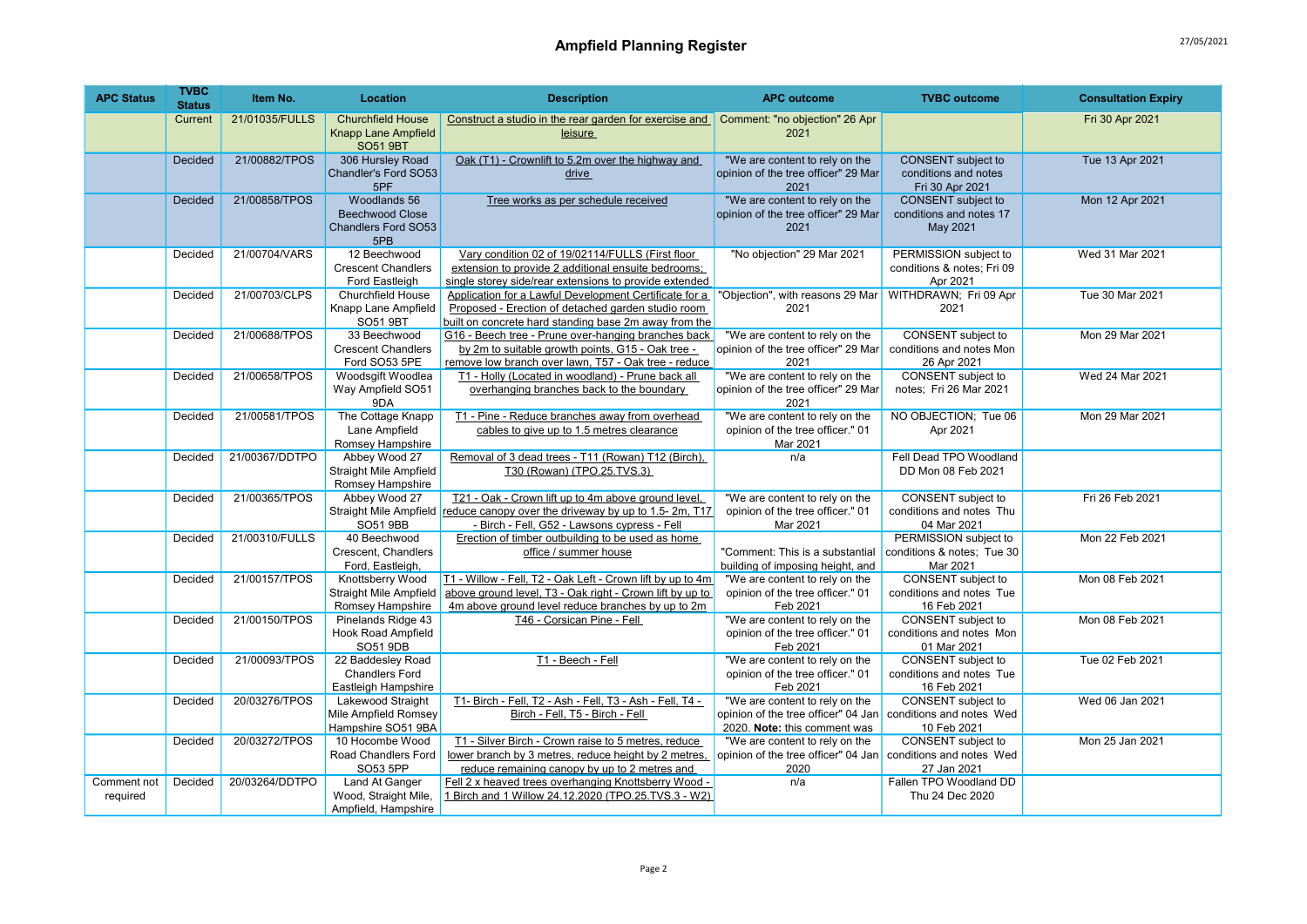| <b>APC Status</b> | <b>TVBC</b><br><b>Status</b> | Item No.       | <b>Location</b>                                                           | <b>Description</b>                                                                                                                                                   | <b>APC outcome</b>                                                             | <b>TVBC</b> outcome                                                  | <b>Consultation Expiry</b> |
|-------------------|------------------------------|----------------|---------------------------------------------------------------------------|----------------------------------------------------------------------------------------------------------------------------------------------------------------------|--------------------------------------------------------------------------------|----------------------------------------------------------------------|----------------------------|
|                   | Decided                      | 20/03241/CLPS  | 344 Hursley Road<br>Chandler's Ford SO53<br>5PL                           | Application for a Lawful Development Certificate for a<br>Proposed single storey side extension to existing<br>dwelling                                              | "No Comment" 04 Jan 2021                                                       | <b>ISSUE CERTIFICATE Tue</b><br>26 Jan 2021                          | Thu 14 Jan 2021            |
|                   | Decided                      | 20/03202/TREES | 181 Knapp Lane<br>Ampfield Romsey<br>Hampshire SO51 9BT                   | T1 - Birch - Dismantle in sections to ground level, T2 -<br>Willow - dismantle in sections to ground level, T3 -<br>Apple - dismantle in sections to ground level    | "We are content to rely on the<br>opinion of the tree officer" 04 Jan<br>2020  | NO OBJECTION refer to<br>informatives, Mon 25 Jan<br>2021            | Thu 07 Jan 2021            |
|                   | Decided                      | 20/03188/FULLS | Winghams Barn<br>Cottage Winghams<br>Lane Ampfield SO51                   | Erect single storey side extension to provide additional<br>ground floor space                                                                                       | "No Comment" 04 Jan 2021                                                       | PERMISSION subject to<br>conditions & notes Wed 10<br>Feb 2021       | Tue 19 Jan 2021            |
|                   | Decided                      | 20/03064/TPOS  | Cafe Binghams<br>Winchester Road<br>Ampfield Romsey                       | T1 - Ash - Reduce lowest lateral limbs over car park by<br>up to 3m                                                                                                  | "We are content to rely on the<br>opinion of the tree officer" 04 Jan<br>2020  | <b>CONSENT</b> subject to<br>conditions and notes Thu<br>21 Jan 2021 | Mon 04 Jan 2021            |
|                   | Decided                      | 20/03063/TPOS  | Woodsgift Woodlea<br>Way Ampfield SO51<br>9DA                             | G1 - 4 x Western Red Cedar - Crown lift up to 4m<br>above ground level                                                                                               | "We are content to rely on the<br>opinion of the tree officer" 04 Jan<br>2020  | <b>CONSENT</b> subject to<br>conditions and notes Wed<br>20 Jan 2021 | Mon 04 Jan 2021            |
|                   | Decided                      | 20/03058/TREES | Cafe Binghams<br>Winchester Road<br>Ampfield Romsey                       | G1 - Ash x 2 - Crown lift to 5m reduce lateral limbs to<br>give 5m clearance from property                                                                           | "We are content to rely on the<br>opinion of the tree officer" 04 Jan<br>2020  | NO OBJECTION Tue 19<br>Jan 2021                                      | Mon 04 Jan 2021            |
|                   | Decided                      | 20/03034/FULLS | 306 Hursley Road<br><b>Chandlers Ford</b><br>Eastleigh Hampshire          | Erect of single storey extension to front of garage,<br>convert the internal space to kitchen, add two roof<br>windows for natural light and change garage door into | "No Comment" 04 Jan 2021                                                       | PERMISSION subject to<br>conditions & notes Fri 29<br>Jan 2021       | Wed 20 Jan 2021            |
|                   | Decided                      | 20/02991/FULLS | 6 Beechwood<br><b>Crescent Chandlers</b><br>Ford Eastleigh                | Replacement of fence to front/sides with 2 metre high<br>wall/railings and entrance gates (retrospective)                                                            | "No Objection" 04 Jan 2021                                                     | PERMISSION subject to<br>conditions & notes Thu 18<br>Feb 2021       | Thu 21 Jan 2021            |
|                   | Decided                      | 20/02976/TPOS  | Woodlands 31<br><b>Beechwood Crescent</b><br>Chandlers Ford SO53          | T1 Oak - Reduce long low limb by 2.5m over patio and<br>remove internal epicormic growth                                                                             | "We are content to rely on the<br>opinion of the tree officer." 30<br>Nov 2020 | CONSENT subject to<br>conditions and notes Thu<br>21 Jan 2021        | Fri 18 Dec 2020            |
|                   | Decided                      | 20/02969/FULLS | Amberwood Jermyns<br>Lane Ampfield<br>Romsey Hampshire                    | Single storey front and rear extensions to provide<br>extended living accommodation                                                                                  | "No Objection", 30 Nov 2020                                                    | PERMISSION subject to<br>conditions & notes Tue 19<br>Jan 2021       | Fri 18 Dec 2020            |
|                   | Decided                      | 20/02932/FULLS | 41 Hook Road<br>Ampfield SO51 9DB                                         | Two storey rear extension and addition of first floor to<br>existing bungalow to form re-configured living<br>accommodation with two additional bedrooms including   | "No Objection", 30 Nov 2020                                                    | WITHDRAWN Thu 07 Jan<br>2021                                         | Fri 01 Jan 2021            |
|                   | Decided                      | 20/02917/FULLS | Rose Cottage 178<br>Knapp Lane Ampfield<br><b>SO51 9BT</b>                | Erection of carport adjacent to house over existing<br>driveway                                                                                                      | "No Objection", 30 Nov 2020                                                    | PERMISSION subject to<br>conditions & notes Mon 18<br>Jan 2021       | tbc                        |
|                   | Decided                      | 20/02916/FULLS | Former North Hill<br>Sawmill Yard Sawmill<br>Yard Baddesley Road          | Construction of new access road and junction,<br>including repositioning of existing bus stop, associated<br>landscaping, lighting & stopping up of existing access  | "No Objection", 30 Nov 2020 &<br>01 Mar 2021                                   | PERMISSION subject to<br>conditions & notes; Tue 30<br>Mar 2021      | Tue 23 Feb 2021            |
|                   | Decided                      | 20/02912/TPOS  | <b>Tree Tops Jermyns</b><br>Lane Ampfield<br>Romsey Hampshire<br>SO51 0QA | T1 Beech - Fell T2 Beech - Remove up to 6 meters to<br>rebalance                                                                                                     | "We are content to rely on the<br>opinion of the tree officer." 30<br>Nov 2020 | CONSENT subject to<br>conditions and notes Wed<br>20 Jan 2021        | Fri 11 Dec 2020            |
|                   | Decided                      | 20/02859/TPOS  | Evergreens Hook<br><b>Crescent Ampfield</b><br>SO51 9DE                   | T1 - Oak - Reduce branches to nearest growth points<br>along side of house by up to 1.5m                                                                             | "We are content to rely on the<br>opinion of the tree officer." 30<br>Nov 2020 | CONSENT subject to<br>conditions and notes Wed<br>20 Jan 2021        | Tue 08 Dec 2020            |
|                   | Decided                      | 20/02853/FULLS | <b>High Acre Pound</b><br>Lane Ampfield SO51<br>9BP                       | Erection of new dwelling adjacent to High Acre                                                                                                                       | "Objection" 01 Mar 2021                                                        | WITHDRAWN; Fri 16 Apr<br>2021                                        | tbc                        |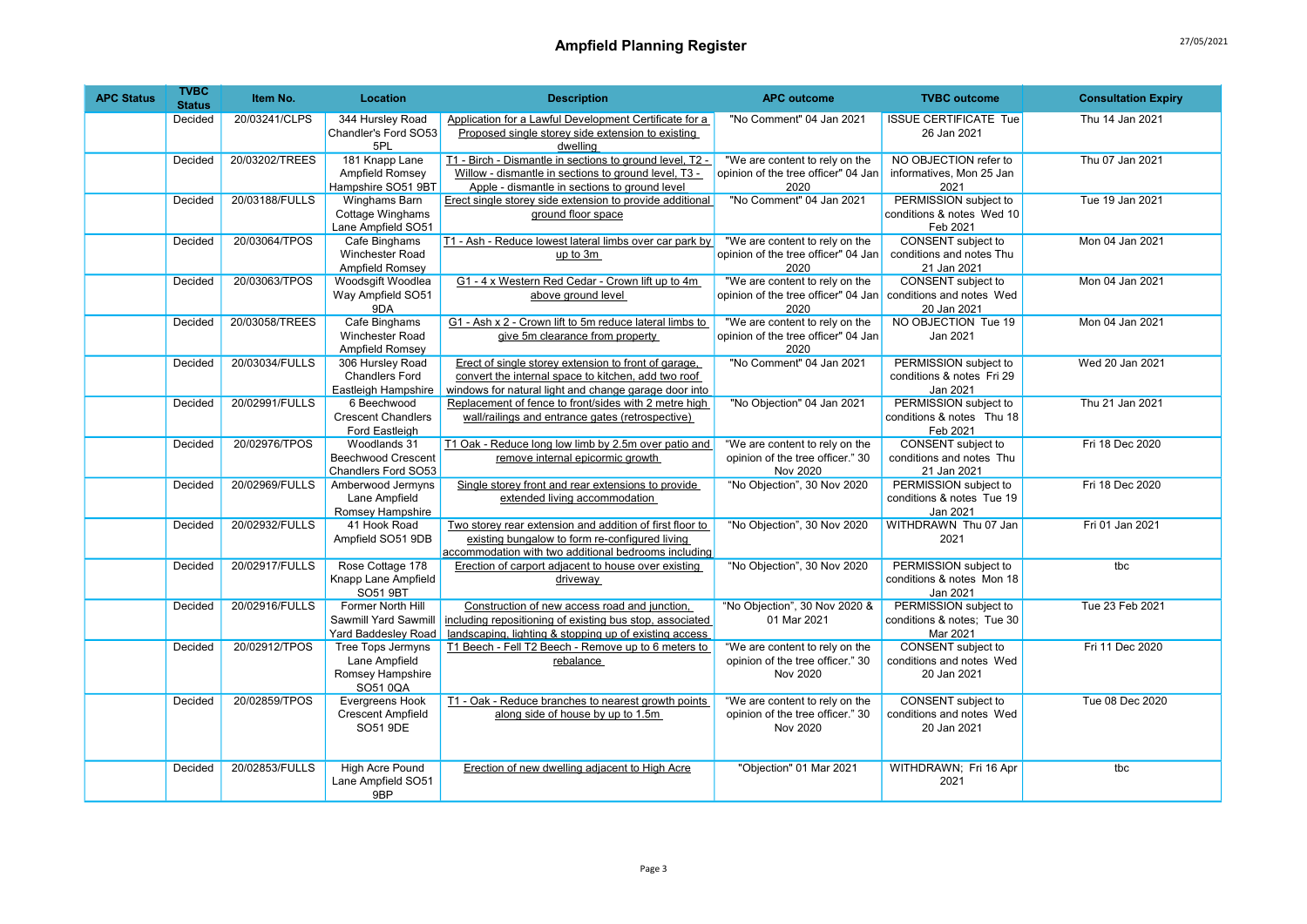| <b>APC Status</b> | <b>TVBC</b><br><b>Status</b> | Item No.       | Location                                                                                  | <b>Description</b>                                                                                                                                                                                                      | <b>APC outcome</b>                                                                                                                                                            | <b>TVBC</b> outcome                                            | <b>Consultation Expiry</b>                                   |
|-------------------|------------------------------|----------------|-------------------------------------------------------------------------------------------|-------------------------------------------------------------------------------------------------------------------------------------------------------------------------------------------------------------------------|-------------------------------------------------------------------------------------------------------------------------------------------------------------------------------|----------------------------------------------------------------|--------------------------------------------------------------|
|                   | Decided                      | 20/02789/FULLS | The Oaks 19 Straight<br>Mile Ampfield SO51<br>9BB                                         | Erection of car port                                                                                                                                                                                                    | "No objection", 16 Nov 2020                                                                                                                                                   | PERMISSION subject to<br>conditions & notes Wed 16<br>Dec 2020 | Fri 04 Dec 2020                                              |
|                   | Decided                      | 20/02734/CLPS  | Winghams Barn<br><b>Cottage Winghams</b><br>Lane Ampfield<br>Romsey Hampshire<br>SO51 9BE | Certificate of proposed lawful development for a single<br>storev side extension                                                                                                                                        | "No Comment", 16 Nov 2020                                                                                                                                                     | WITHDRAWN Wed 16<br>Dec 2020                                   | Tue 01 Dec 2020                                              |
|                   | Decided                      | 20/02722/FULLS | 36 Hocombe Wood<br>Road Chandlers Ford<br>SO53 5PP                                        | Two storey side extension following removal of existing<br>conservatory                                                                                                                                                 | "No Objection" 04 Jan 2021                                                                                                                                                    | WITHDRAWN Mon 08<br>Feb 2021                                   | Fri 22 Jan 2021                                              |
|                   | Decided                      | 20/02726/FULLS | Keats Restaurant<br>Winchester Road<br>Ampfield Romsey<br>Hampshire SO51 9BQ              | Change of use for first floor from offices to small retail<br>area and erection of new external fire escape from first will be allocated for the proposed<br>floor                                                      | "We trust that sufficient parking<br>retail area." 16 Nov 2020                                                                                                                | PERMISSION subject to<br>conditions & notes Wed 23<br>Dec 2020 | Mon 30 Nov 2020                                              |
|                   | Decided                      | 20/02692/FULLS | Abbey Wood 27<br><b>Straight Mile Ampfield</b><br><b>SO51 9BB</b>                         | Erection of two storey porch/entrance hall, two storey<br>side and rear extension, single storey rear extension<br>with balcony over, and replace dormer                                                                | "No Objection; We wish to see<br>that the trees on the site are<br>protected from damage which<br>could arise from the proposal<br>and any construction work." 30<br>Nov 2020 | PERMISSION subject to<br>conditions & notes Fri 18<br>Dec 2020 | Tue 01 Dec 2020                                              |
|                   | Decided                      | 20/02594/FULLS | 25 Flexford Close,<br>Chandlers Ford, SO53<br>5RY                                         | Conversion of garage to habitable accommodation,<br>removal of garage door and insertion of window with bi-<br>fold doors to rear elevation                                                                             | "No objection", 16 Nov 2020                                                                                                                                                   | PERMISSION subject to<br>conditions & notes Mon 14<br>Dec 2020 | <b>Standard Consultation Expiry date:13</b><br>November 2020 |
|                   | Decided                      | 20/02430/TPOS  | 42 Baddesley Road<br>Chandlers Ford SO53<br>5NH                                           | T30 - Norway Spruce - Fell, T31 - Douglas Fir - Fell                                                                                                                                                                    | "Comment - We are content to<br>rely on the opinion of the tree<br>officer." 19 Oct 2020                                                                                      | CONSENT subject to<br>conditions and notes Wed<br>23 Dec 2020  | <b>Standard Consultation Expiry date</b><br>Tue 27 Oct 2020  |
|                   | Decided                      | 20/02421/TPOS  | <b>Birchwood Hook</b><br><b>Crescent Ampfield</b><br>Romsey Hampshire<br>SO51 9DE         | Pine tree - fell due to dead and decaying branches<br>Cypress trees x2 - remove all dead and decayed<br>branches                                                                                                        | "Comment - We are content to<br>rely on the opinion of the tree<br>officer." 19 Oct 2020                                                                                      | CONSENT subject to<br>conditions and notes Wed<br>23 Dec 2020  | Standard Consultation Expiry date<br>Tue 27 Oct 2020         |
|                   | Decided                      | 20/02392/FULLS | Cloud End Ampfield<br>Hill Ampfield SO51<br>9BD                                           | Single storey rear extension, to provide additional living<br>space, and timber frame canopy to front elevation,<br>replace roof tiles, render existing external walls above<br>plinth level, and replace hanging tiles | Comment: "No objection";<br>Meeting of 19 Oct 2020                                                                                                                            | PERMISSION subject to<br>conditions & notes Thu 14<br>Jan 2021 | <b>Standard Consultation Expiry date</b><br>Tue 27 Oct 2020  |
|                   | Decided                      | 20/02213/LBWS  | Monks Barn Knapp<br>Lane Ampfield SO51<br>9BT                                             | Alterations to insert a French door, change a glazed<br>screen to bi-fold doors, change a door to a window and<br>relocate the ground floor toilet                                                                      | "No Objection", 21 Sept 2020                                                                                                                                                  | CONSENT subject to<br>conditions and notes Thu<br>03 Dec 2020  | Consultation dates not available                             |
|                   | Decided                      | 20/02212/FULLS | <b>Monks Barn Knapp</b><br>Lane Ampfield SO51<br>9BT                                      | Alterations to insert a French door, change a glazed<br>screen to bi-fold doors, change a door to a window and<br>relocate the ground floor toilet                                                                      | "No Objection", 21 Sept 2020                                                                                                                                                  | PERMISSION subject to<br>conditions & notes Thu 03<br>Dec 2020 | Standard Consultation Expiry: Fri 02<br>Oct 2020             |
|                   | Decided                      | 20/02184/FULLS | Pinewood Lodge<br>Green Lane Ampfield<br>Romsey Hampshire<br>SO51 9BN                     | · Erection of single storey annexe                                                                                                                                                                                      | Comment: "objection", Meeting<br>19 Oct 2020                                                                                                                                  | REFUSE Wed 25 Nov<br>2020                                      | <b>Standard Consultation Expiry Fri 23</b><br>Oct 2020       |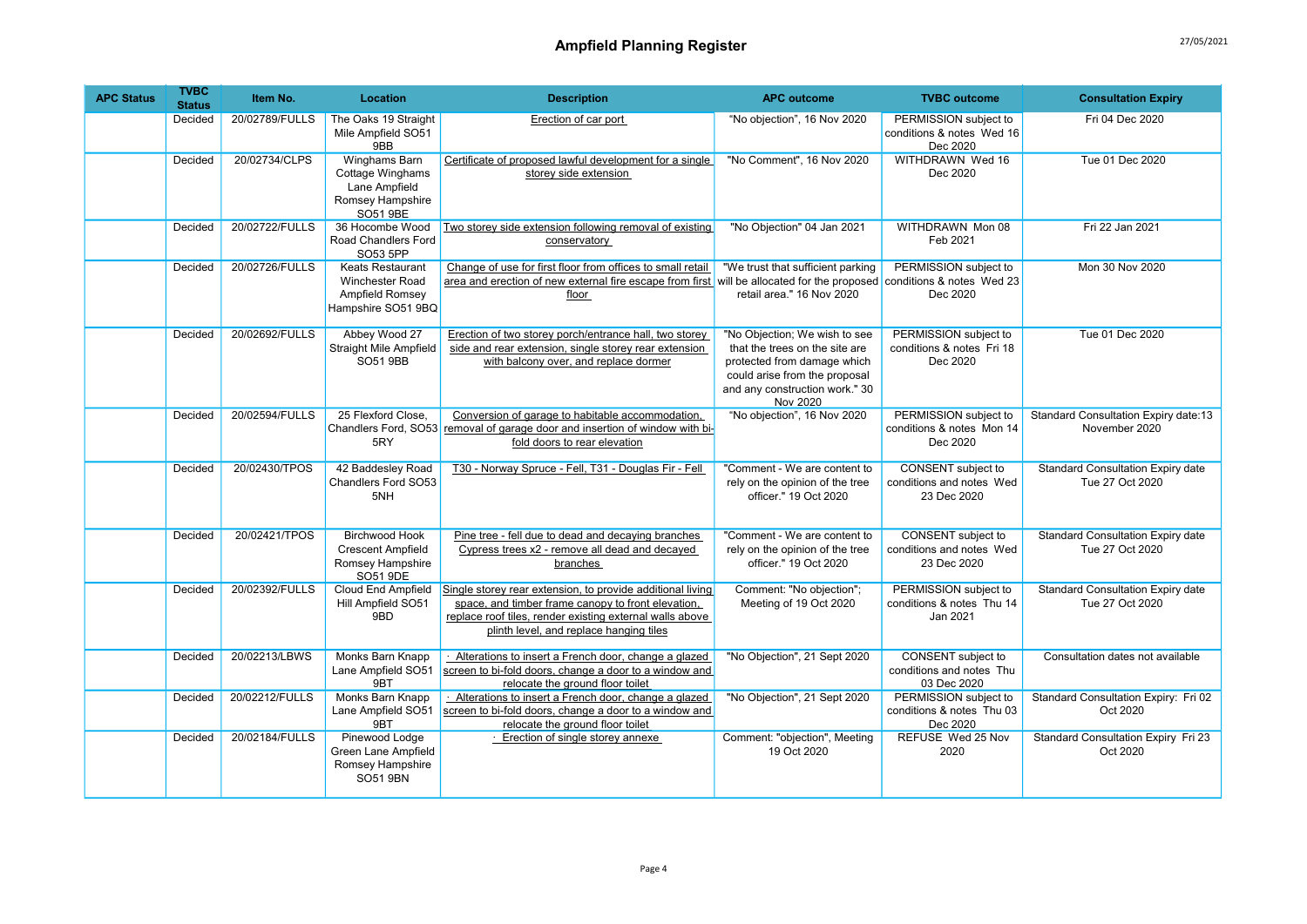| <b>APC Status</b> | <b>TVBC</b><br><b>Status</b> | Item No.       | Location                                                                                                                              | <b>Description</b>                                                                                                                                    | <b>APC outcome</b>                                                                       | <b>TVBC</b> outcome                                            | <b>Consultation Expiry</b>                                                                                                              |
|-------------------|------------------------------|----------------|---------------------------------------------------------------------------------------------------------------------------------------|-------------------------------------------------------------------------------------------------------------------------------------------------------|------------------------------------------------------------------------------------------|----------------------------------------------------------------|-----------------------------------------------------------------------------------------------------------------------------------------|
|                   | Decided                      | 20/01631/FULLS | Land At Sleepy Hollow<br>Farm Ampfield Hill<br>Ampfield Romsey<br>Hampshire SO51 9BD                                                  | Erection of office building (Use Class B1)                                                                                                            | Comment: "Objection", Meeting<br>of 10 Aug 2020                                          | REFUSE Fri 15 Jan 2021                                         | Standard Consultation Expiry, Thu 13<br>Aug 2020                                                                                        |
|                   | Decided                      | 20/00488/RESS  | Former North Hill<br>Sawmill Yard<br><b>Baddesley Road</b><br><b>Flexford North</b><br>Baddesley<br>Southampton<br>Hampshire SO52 9BH | Approval of details for appearance, landscaping, and<br>lavout of pursuant of a care village pursuant to outline<br>planning permission 17/01615/OUTS | No objection - Meeting of 16<br>March 2020                                               | APPROVAL subject to<br>conditions and notes Wed<br>23 Dec 2020 | Standard Consultation expiry: Tue 24<br>Mar 2020                                                                                        |
|                   | Current                      | 20/00453/FULLS | <b>Redburn Farm Green</b><br><b>Pond Lane Ampfield</b><br><b>SO51 9BR</b>                                                             | Rebuild existing outbuilding                                                                                                                          | No objection - Meeting of 16<br><b>March 2020</b>                                        |                                                                | Standard Consultation expiry: Wed 18<br>Mar 2020                                                                                        |
|                   | Current                      | 19/01821/FULLS | Redburn Farm Green<br>Pond Lane                                                                                                       | Retrospective application for the demolition of the<br>timber and brick barn and the erection of a new<br>dwelling                                    | Considered 19 Aug, 23 Sept and<br>11 Nov. Objection. See detailed<br>response to TVBC    |                                                                | Consultation Expiry: 15 Nov 2019<br>(revised date). To be considered by<br><b>TVBC Southern Area Planning</b><br>Committee 15 Sept 2020 |
|                   | Decided                      | 19/01795/FULLS | Land Adjacent Lower<br><b>Farm Stables Lower</b><br>Farm Lane                                                                         | Erection of 1 three bedroom dwelling, with access,<br>parking and package treatment plant                                                             | Considered 19th August 2019.<br>Objection                                                | PERMISSION subject to<br>conditions & notes Wed 21<br>Apr 2021 | Due 30 August 2019                                                                                                                      |
|                   | Decided                      | 20/02894/DDCA  | Victoria Barn<br>Winchester Road<br>Ampfield Romsey<br>Hampshire SO51 9BQ                                                             | Fell 1 x dangerous Ash Tree suffering from Ash<br>Dieback shown on plan dated 19.11.2020                                                              | dangerous tree decided urgently<br>by TVBC: no comment<br>requested                      | Fallen Tree TPO DD Fri<br>20 Nov 2020                          | Tue 24 Nov 2020                                                                                                                         |
|                   | Decided                      | 20/02624/DDTPO | 24 Baddesley Road<br><b>Chandlers Ford</b><br>Eastleigh Hampshire<br><b>SO53 5NG</b>                                                  | Fell 3 x dangerous Pine trees in rear garden of<br>property (TPO.TVBC.695 - T14, T15, T16)                                                            | dangerous tree decided urgently<br>by TVBC: no comment<br>requested                      | Fallen Tree TPO DD Tue<br>27 Oct 2020                          | Standard Consultation Expiry date: Fri<br>30 Oct 2020                                                                                   |
|                   | Decided                      | 20/02610/DDTPO | Woodland To The<br>Rear Of Oakwood<br>House 24 Straight<br>Mile Ampfield Romsey<br>Hampshire SO51 9BB                                 | Remove 1 x fallen Beech tree resting on rear fence -<br>shown in photo dated 27.10.2020 (TPO.25.TVS.3 -<br>W3)                                        | dangerous tree decided urgently<br>by TVBC: no comment<br>requested                      | 28 Oct 2020                                                    | Fallen Tree TPO DD Wed Standard Consultation Expiry date: Sun<br>01 Nov 2020                                                            |
|                   | Decided                      | 20/02552/TPOS  | Brook House 9<br><b>Beechwood Close</b><br><b>Chandlers Ford</b><br>Eastleigh Hampshire<br>SO53 5PB                                   | T1 Oak - Trim epicormic growth                                                                                                                        | "Comment - We are content to<br>rely on the opinion of the tree<br>officer." 19 Oct 2020 | CONSENT subject to notes<br>Fri 13 Nov 2020                    | Standard Consultation Expiry date                                                                                                       |
|                   | Decided                      | 20/02542/TPOS  | Abbey Wood 27<br>Straight Mile Ampfield<br>Romsey Hampshire<br>SO51 9BB                                                               | T1- Beech - Fell, T2 - Beech - Fell                                                                                                                   | "Comment - We are content to<br>rely on the opinion of the tree<br>officer." 19 Oct 2020 | CONSENT subject to<br>conditions and notes Thu<br>12 Nov 2020  | Standard Consultation Expiry date                                                                                                       |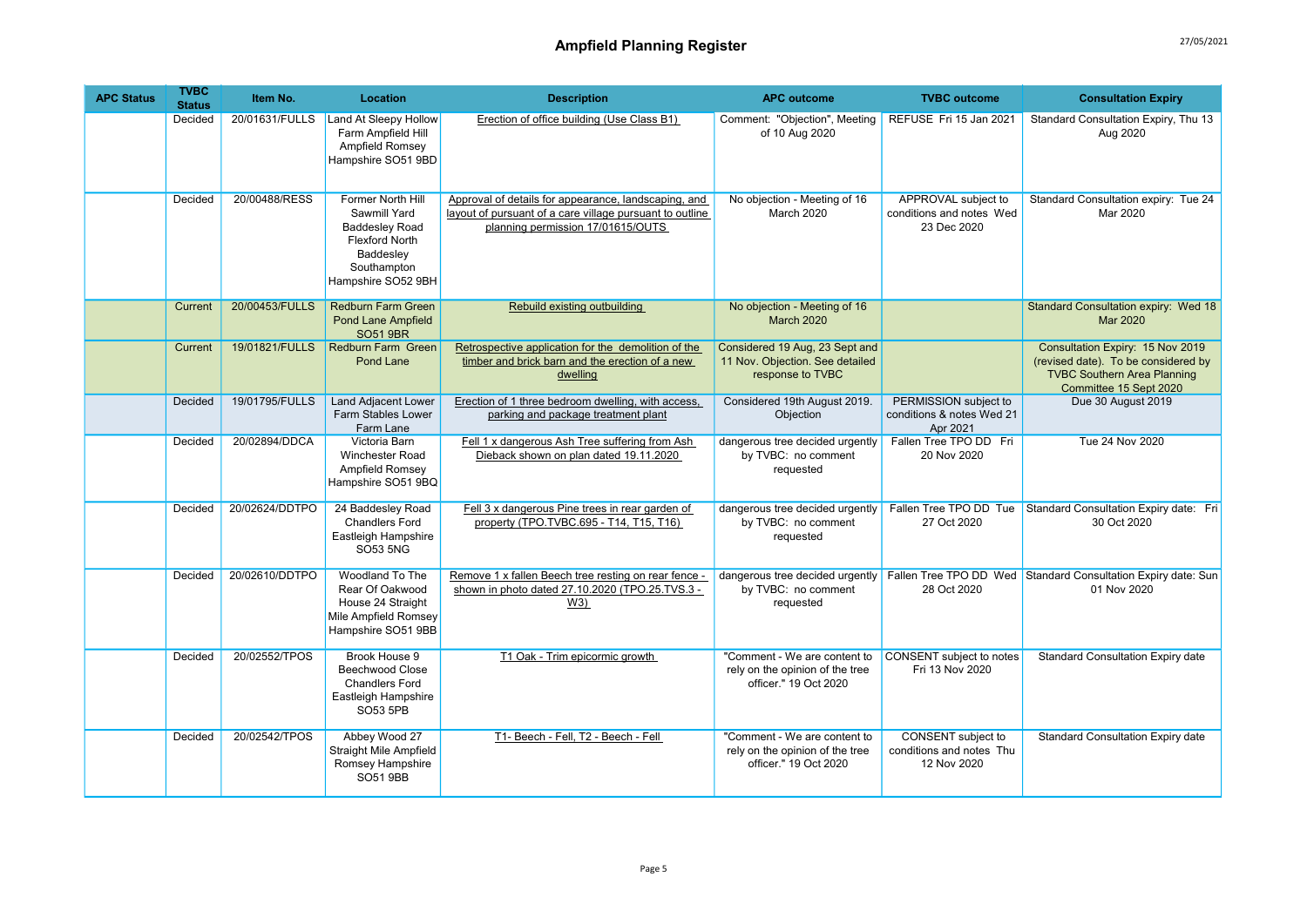| <b>APC Status</b> | <b>TVBC</b><br><b>Status</b> | Item No.       | Location                                                                                                                 | <b>Description</b>                                                                                                                                                                                                                                                                                                                                                                                                                                                                            | <b>APC outcome</b>                                                                       | <b>TVBC</b> outcome                                                  | <b>Consultation Expiry</b>                                  |
|-------------------|------------------------------|----------------|--------------------------------------------------------------------------------------------------------------------------|-----------------------------------------------------------------------------------------------------------------------------------------------------------------------------------------------------------------------------------------------------------------------------------------------------------------------------------------------------------------------------------------------------------------------------------------------------------------------------------------------|------------------------------------------------------------------------------------------|----------------------------------------------------------------------|-------------------------------------------------------------|
|                   | Decided                      | 20/02538/TPOS  | 24 Beechwood<br><b>Crescent Chandlers</b><br>Ford Eastleigh<br>Hampshire SO53 5PA                                        | T1 - Oak - Crown lift to 5 metres                                                                                                                                                                                                                                                                                                                                                                                                                                                             | "Comment - We are content to<br>rely on the opinion of the tree<br>officer." 19 Oct 2020 | CONSENT subject to<br>conditions and notes Thu<br>12 Nov 2020        | <b>Standard Consultation Expiry date</b>                    |
|                   | Decided                      | 20/02481/TPOS  | 12 Hocombe Wood<br>Road Chandlers Ford<br>SO53 5PP                                                                       | T1 - Birch - Fell, T5 - Birch - Fell                                                                                                                                                                                                                                                                                                                                                                                                                                                          | "Comment - We are content to<br>rely on the opinion of the tree<br>officer." 19 Oct 2020 | <b>CONSENT</b> subject to<br>conditions and notes Tue<br>10 Nov 2020 | <b>Standard Consultation Expiry date</b>                    |
|                   | Decided                      | 20/02476/AGNS  | Land At Ganger Wood<br>Straight Mile Ampfield<br>Hampshire                                                               | Timber and machinery storage building                                                                                                                                                                                                                                                                                                                                                                                                                                                         | Comment submitted, Meeting of<br>19 Oct 2020                                             | REFUSE Mon 09 Nov<br>2020                                            | Standard Consultation Expiry date tbc                       |
|                   | Decided                      | 20/02450/TPOS  | 19 Hocombe Wood<br>Road Chandlers Ford<br>SO53 5PN                                                                       | T1 - twin stem Silver Birch - Remove to ground level<br>and replant with one Silver Birch tree - Heavily<br>weighted towards house and road, fears of failure in<br>the winter months.                                                                                                                                                                                                                                                                                                        | "Comment - We are content to<br>rely on the opinion of the tree<br>officer." 19 Oct 2020 | CONSENT subject to<br>conditions and notes Tue<br>10 Nov 2020        | <b>Standard Consultation Expiry date</b><br>Wed 28 Oct 2020 |
|                   | Decided                      | 20/02380/TPOS  | 60 King Edward<br>Mobile Home Park<br><b>Baddesley Road</b><br><b>Flexford North</b><br>Baddesley SO52 9JU               | T1 Ash - Has Ash -dieback disease - fell T2 Ash - Has<br>Ash dieback disease - fell                                                                                                                                                                                                                                                                                                                                                                                                           | "Comment - We are content to<br>rely on the opinion of the tree<br>officer." 19 Oct 2020 | CONSENT subject to<br>conditions and notes Tue<br>10 Nov 2020        | Standard Consultation Expiry date Fri<br>23 Oct 2020        |
|                   | Decided                      | 20/02373/TPOS  | <b>St James Park</b><br><b>Baddesley Road</b><br><b>Flexford North</b><br>Baddesley<br>Southampton<br>Hampshire SO52 9BJ | Tree works as per submitted schedule                                                                                                                                                                                                                                                                                                                                                                                                                                                          | "Comment - We are content to<br>rely on the opinion of the tree<br>officer." 19 Oct 2020 | <b>CONSENT</b> subject to<br>conditions and notes Mon<br>09 Nov 2020 | <b>Standard Consultation Expiry date</b><br>Thu 22 Oct 2020 |
|                   | <b>Decided</b>               | 20/02312/VARS  | Kingfisher House<br>Knapp Lane Ampfield<br>SO51 9BT                                                                      | Vary condition 2 of 20/00093/FULLS &<br>20/00094/LBWS (Erection of single-storey rear<br>extension to provide extended living accommodation;<br>change roof type of existing single-storey rear<br>extension to match proposed extension and provision<br>of vaulted roof over proposed Kitchen/Dining Room<br>(Amended scheme)) to allow replacement of approved<br>elevations and floor plans, BS01 SK04 (revision N)<br>with amended elevations and floor plans, BS01 SK04<br>(revision R) | Comment: "no objection",<br>Meeting 19 Oct 2020                                          | PERMISSION subject to<br>conditions & notes Mon 16<br>Nov 2020       | Standard Consultation Expiry date Tue<br>20 Oct 2020        |
|                   | Decided                      | 20/02270/TPOS  | 24 Baddesley Road<br>Chandlers Ford SO53<br>5NG                                                                          | (T2) Beech - Crown lift up to 4m, Crown reduce over<br>the garden of No 24 by up to 1.15m; (T16) Pine -<br>Remove one low split limb and small limb below; T15 &<br>T14 - Pine dead wood only; (G2) Oak - Fell                                                                                                                                                                                                                                                                                | "Comment - We are content to<br>rely on the opinion of the tree<br>officer." 12 Oct 2020 | <b>CONSENT</b> subject to<br>conditions and notes Mon<br>19 Oct 2020 | Standard Consultation Expiry date Tue<br>13 Oct 2020        |
|                   | Decided                      | 20/02260/CLPS  | Knottsberry Wood<br><b>Straight Mile Ampfield</b><br>Romsey Hampshire<br><b>SO51 9BA</b>                                 | Certificate of lawful proposed development - Garage<br>conversion                                                                                                                                                                                                                                                                                                                                                                                                                             | "No objection", 12 October 2020                                                          | <b>ISSUE CERTIFICATE:</b><br>Thu 05 Nov 2020                         | Standard Consultation Expiry date Thu<br>15 Oct 2020        |
|                   | Decided                      | 20/02233/DDTPO | 48 Baddesley Road<br><b>Chandlers Ford</b><br>Eastleigh Hampshire<br><b>SO53 5NH</b>                                     | Fell 2 x dangerous Ash suffering from Ash Dieback<br>(TPO.TVBC.696 - T45 and T47)                                                                                                                                                                                                                                                                                                                                                                                                             | dangerous tree decided urgently<br>by TVBC: no comment<br>requested                      | Fell Dangerous TPO Tree<br>DD, Fri 18 Sep 2020                       | Consultation dates not available                            |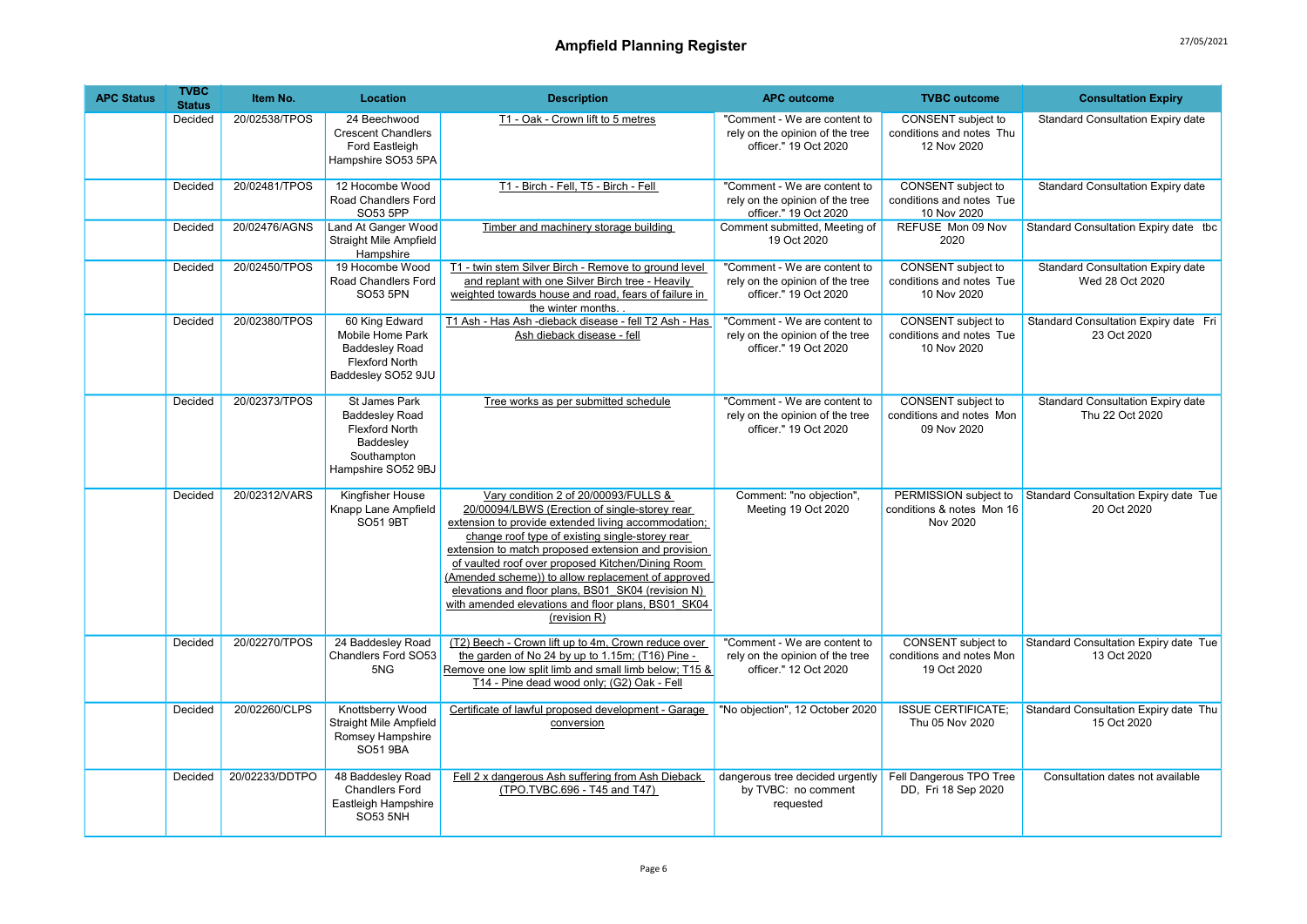| <b>APC Status</b> | <b>TVBC</b><br><b>Status</b> | Item No.       | Location                                                                                                                              | <b>Description</b>                                                                                                                                                                                     | <b>APC outcome</b>                                                                                            | <b>TVBC</b> outcome                                                  | <b>Consultation Expiry</b>                                                                                         |
|-------------------|------------------------------|----------------|---------------------------------------------------------------------------------------------------------------------------------------|--------------------------------------------------------------------------------------------------------------------------------------------------------------------------------------------------------|---------------------------------------------------------------------------------------------------------------|----------------------------------------------------------------------|--------------------------------------------------------------------------------------------------------------------|
|                   | Decided                      | 20/02205/TPOS  | Redwood Hook<br><b>Crescent Ampfield</b><br>Romsey Hampshire<br>SO51 9DE                                                              | · Fell 1 x Eucalyptus                                                                                                                                                                                  | "Comment - We are content to<br>rely on the opinion of the tree<br>officer." 21 Sept 2020                     | CONSENT subject to<br>conditions and notes Mon<br>19 Oct 2020        | Consultation dates not available                                                                                   |
|                   | Decided                      | 20/02194/TREES | <b>Birch House Knapp</b><br>Lane Ampfield SO51<br>9BT                                                                                 | T1 Silver Birch- Fell, T2 Maple- Reduce back to old<br>reduction points rolling consent to repeat in 5-10 years,<br>T3 Oak- Crown raise to 2.5m, removing secondary and<br>tertiary branches only      | "Comment - We are content to<br>rely on the opinion of the tree<br>officer." 21 Sept 2020                     | NO OBJECTION refer to<br>informatives Fri 16 Oct<br>2020             | Consultation dates not available                                                                                   |
|                   | Decided                      | 20/02172/FULLS | Lower Farm, Stables<br>Lower Farm Lane<br>Ampfield SO51 9DP                                                                           | Erection of hay barn (Amended design)                                                                                                                                                                  | "Comment" (re. height compared<br>to previous application) 21 Sept<br>2020                                    | PERMISSION subject to<br>conditions & notes; Tue 27<br>Oct 2020      | Consultation dates not available                                                                                   |
|                   | Decided                      | 20/02159/CLPS  | <b>Cambalt Potters</b><br>Heron Lane Ampfield<br>SO51 9BW                                                                             | Application for a lawful development certificate for a<br>proposed use of land for stationing a mobile home<br>granny annexe for use ancillary to the main dwelling                                    | "Comment" (re. the Planning<br>Statement) 21 Sept 2020                                                        | <b>ISSUE CERTIFICATE Wed</b><br>28 Oct 2020                          | Standard Consultation Expiry: Fri 02<br>Oct 2020                                                                   |
|                   | Decided                      | 20/02148/TPOS  | 10 Hook Water Road<br>Chandlers Ford SO53<br>5PR                                                                                      | Oak Tree (T1) - Reduce branches by up to 5 metres<br>crown lift overhanging road and neighbours drive                                                                                                  | "Comment - We are content to<br>rely on the opinion of the tree<br>officer." 21 Sept 2020                     | CONSENT subject to<br>conditions and notes, Fri<br>02 Oct 2020       | <b>Standard Consultation Expiry Date</b><br>Wed 30 Sep 2020                                                        |
|                   | Decided                      | 20/02116/CLAS  | <b>Churchfield House</b><br>Knapp Lane Ampfield<br>Romsey Hampshire<br>SO51 9BT                                                       | Confirmation of compliance with S106 financial<br>contributions - Agreement dated 31 July 2013 -<br>13/01289/FULLS                                                                                     | n/a                                                                                                           | RESPONSE ISSUED, Thu<br>24 Sep 2020                                  | Consultation dates not available                                                                                   |
|                   | Decided                      | 20/02080/ADVS  | Former North Hill<br>Sawmill Yard<br><b>Baddesley Road</b><br><b>Flexford North</b><br>Baddesley<br>Southampton<br>Hampshire SO52 9BH | Display of hoarding advertisement during construction<br>period                                                                                                                                        | "No Objection", 21 Sept 2020                                                                                  | <b>CONSENT</b> subject to<br>conditions and notes Mon<br>19 Oct 2020 | Consultation dates not available                                                                                   |
|                   | Decided                      | 20/02072/TPOS  | Evergreens, Hook<br>Crescent, Ampfield,<br><b>AMPFIELD</b>                                                                            | T1 - Oak - Remove x2 lower branches as shown on<br>diagram                                                                                                                                             | Comment: "We are content to<br>rely on the opinion of the tree<br>officer" decided at Meeting 07<br>Sept 2020 | <b>CONSENT</b> subject to<br>conditions and notes Mon<br>19 Oct 2020 | Standard Consutlation Expiry, Thu 24<br>Sep 2020                                                                   |
|                   | Decided                      | 20/02070/DDCA  | Chapel Wood<br>Ampfield Romsey                                                                                                        | T1 - remove dangerous branch, T2 - Fell and T3 -<br>remove dangerous branch                                                                                                                            | Not applicable                                                                                                | Fell Dangerous CA Tree<br>DD. Wed 02 Sep 2020                        | Work to dangerous tree, decided<br>urgently by TVBC                                                                |
|                   | Decided                      | 20/02046/FULLS | <b>Woodcote Pound</b><br>Lane Ampfield<br>Romsey Hampshire<br>SO51 9BP                                                                | Extensions and adaptations to re-configure and extend<br>the existing ground floor/living accommodation and<br>provide additional bedrooms                                                             | "Objection", 21 Sept 2020                                                                                     | REFUSE Fri 13 Nov 2020                                               | Lodged after publication of agenda for<br>Meeting of 07 Sept 2020. Standard<br>Consultation Expiry Thu 24 Sep 2020 |
|                   | Decided                      | 20/02011/TPOS  | Heatherbank 1<br><b>Beechwood Close</b><br><b>Chandlers Ford</b><br>Eastleigh Hampshire<br>SO53 5PB                                   | T59 - Gledisia - Remove low hanging branch                                                                                                                                                             | Comment: "No Objection"<br>decided at Meeting 07 Sept 2020                                                    | CONSENT subject to<br>conditions and notes, Fri<br>02 Oct 2020       | Standard Consultation Expiry, Mon 14<br>Sept 2020                                                                  |
|                   | Decided                      | 20/01995/FULLS | 35 Straight Mile<br>Ampfield Romsey                                                                                                   | Two storey rear extension to provide lounge with<br>bedroom and ensuite above, first floor extensions and<br>Hampshire SO51 9BB moving of dormer windows to enable reconfiguration of<br>accommodation | Comment: "No Objection"<br>decided at Meeting 07 Sept 2020                                                    | PERMISSION subject to<br>conditions & notes, Mon 05<br>Oct 2020      | Standard Consultation Expiry, Mon 14<br>Sep 2020                                                                   |

Page 7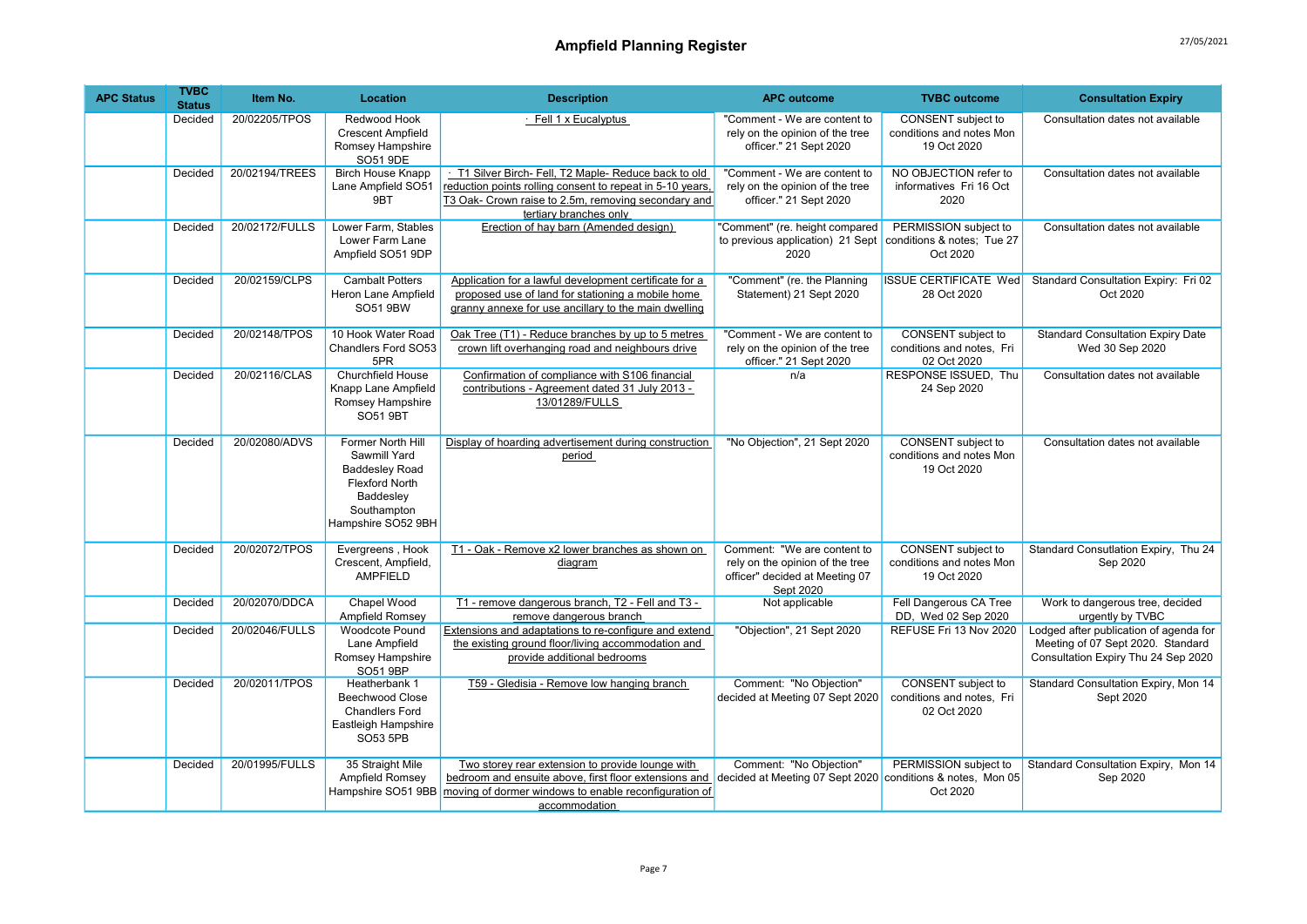| <b>APC Status</b> | <b>TVBC</b><br><b>Status</b> | Item No.       | Location                                                                                  | <b>Description</b>                                                                                                                                                                                                                                                                                                                                                       | <b>APC outcome</b>                                                                                                                                                                                                                  | <b>TVBC</b> outcome                                                   | <b>Consultation Expiry</b>                                                                                       |
|-------------------|------------------------------|----------------|-------------------------------------------------------------------------------------------|--------------------------------------------------------------------------------------------------------------------------------------------------------------------------------------------------------------------------------------------------------------------------------------------------------------------------------------------------------------------------|-------------------------------------------------------------------------------------------------------------------------------------------------------------------------------------------------------------------------------------|-----------------------------------------------------------------------|------------------------------------------------------------------------------------------------------------------|
|                   | Decided                      | 20/01976/FULLS | Sleepy Hollow Farm<br>Ampfield Hill Ampfield<br>Hampshire SO51 9BE                        | The erection of a livestock building incorporating a<br>shed for calving equipment, medicine and feed                                                                                                                                                                                                                                                                    | Comment: "No Objection"<br>decided at Meeting 07 Sept 2020                                                                                                                                                                          | PERMISSION subject to<br>conditions & notes Mon 19<br>Oct 2020        | Standard Consultation Expiry, Wed 16<br>Sep 2020                                                                 |
|                   | Decided                      | 20/01811/TREES | Linden Cottage,<br>Green Pond Lane.<br>Ampfield                                           | T1 - Linden Tree - Reduce canopy by up to 35%                                                                                                                                                                                                                                                                                                                            | Comment: "We are content to<br>rely on the opinion of the tree<br>officer" decided at Meeting 07<br>Sept 2020                                                                                                                       | NO OBJECTION refer to<br>informatives Mon 19 Oct<br>2020              | Lodged after publication of agenda for<br>Meeting of 07 Sept 2020. Standard<br>Consultation expiry: 24 Sept 2020 |
|                   | Decided                      | 20/00794/TPOS  | 31A Beechwood<br><b>Crescent Chandlers</b><br>Ford SO53 5PE                               | T1 Norway Spruce - Remove tree to reduce shading &<br>needle drop                                                                                                                                                                                                                                                                                                        | "We are content to rely on the<br>opinion of the tree officer."<br>Due to restrictions of the COVID-<br>19 lockdown, this comment was<br>decided by a majority of<br>Members of the Council in an<br>online discussion. 21 Apr 2020 | <b>Consent/Permission Not</b><br>Required Fri 16 Oct 2020             | Standard Consultation expiry: Thu 30<br>Apr 2020                                                                 |
|                   | Decided                      | 20/01814/AGNS  | Sleepy Hollow Farm<br>Ampfield Hill Ampfield<br>Romsey Hampshire<br>SO51 9BD              | Agricultural notification to import chalk and recycled<br>soil (15%/85%); the native top soil will be pulled back<br>and 200mm placed across the area of the field, the<br>native soil will then be put back over the top, the<br>ground will then be cultivated and seeded with a rye<br>grass/clover mix                                                               | Comment: query the effect of<br>the proposal on drainage and<br>flooding; and on ecology                                                                                                                                            | PRIOR APPROVAL<br>REQUIRED, Fri 28 Aug<br>2020                        | Expiry date not available                                                                                        |
|                   | Decided                      | 20/01724/TREES | Winghams Barn<br>Cottage Winghams<br>Lane Ampfield<br>Romsey Hampshire<br><b>SO51 9BE</b> | T1 - Goat Willow - Pollard to 2 metres, T2 - Elm - Fell, Comment: "we are content to rely<br>T3 - Ash - Fell, T4 - Plum - Fell                                                                                                                                                                                                                                           | on the opinion of the tree officer".<br>Meeting of 10 Aug 2020                                                                                                                                                                      | NO OBJECTION refer to<br>informatives. Thu 01 Oct<br>2020             | Standard Consultation Expiry, Fri 14<br>Aug 2020                                                                 |
|                   | Decided                      | 20/01716/TREES | <b>Bishops Cottage</b><br>Winghams Lane<br>Ampfield SO51 9BE                              | Ash (T1) - Fell sections to ground level Oak (T2) -<br>Reduce to previous reduction points Sycamore (T3) -<br>Reduce to previous reduction points Oak (T4) -<br>Remove dead wood Oak (T5) - Cut back to boundary<br>Ash (T6) - Fell in sections to ground level Cherry (T7) -<br>Reduce to previous reduction points Beech (G1) -<br>Reduce to previous reduction points | Comment: "we are content to rely<br>on the opinion of the tree officer".<br>Meeting of 10 Aug 2020                                                                                                                                  | NO OBJECTION refer to<br>informatives, Thu 17 Sep<br>2020             | Standard Consultation Expiry, Fri 14<br>Aug 2020                                                                 |
|                   | Decided                      | 20/01711/TPOS  | 21 Hook Water Road<br><b>Chandlers Ford SO53</b><br>5PQ                                   | T1- Twin stem Birch - Reduce in height by 3m and<br>reshape to balance, T2 - Birch - Reduce in height by<br>3m and reshape to balance, T3 - Oak - Crown raise to<br>5m over garden of number 19                                                                                                                                                                          | Comment: "we are content to rely<br>on the opinion of the tree officer",<br>Meeting of 10 Aug 2020                                                                                                                                  | <b>CONSENT</b> subject to<br>conditions and notes, Tue<br>29 Sep 2020 | Standard Consultation Expiry, Fri 14<br>Aug 2020                                                                 |
|                   | Decided                      | 20/01703/TPOS  | 21 Hocombe Wood<br>Road Chandlers Ford<br>SO53 5PN                                        | $\underline{\text{T1}}$ - Oak - Reduce garden side by 1 metre, crown thin Comment: "we are content to rely<br>by 20% (tree to remain the same height), G1 - Silver<br>Birch - Reduce all by 2-3 metres, T2 - Yew - Crown<br>raise to height of shed, T3 - Silver Birch - Crown raise<br>by 1 metre and crown reduce by up to 2 metres                                    | on the opinion of the tree officer",<br>Meeting of 10 Aug 2020                                                                                                                                                                      | CONSENT subject to<br>conditions and notes, Tue<br>29 Sep 2020        | Standard Consultation Expiry, Thu 13<br>Aug 2020                                                                 |
|                   | Decided                      | 20/01664/FULLS | <b>Thirlestane Straight</b><br>Mile Ampfield SO51<br>9BA                                  | Two storey and single storey side extension with<br>balcony and porch extension to front to form extended<br>living accommodation, additional master bedroom and<br>ensuite (Amended scheme)                                                                                                                                                                             | Comment: "No objection",<br>Meeting 10 Aug 2020                                                                                                                                                                                     | PERMISSION subject to<br>conditions & notes, Tue 15<br>Sep 2020       | Standard Consultation Expiry, Wed 12<br>Aug 2020                                                                 |
|                   | Decided                      | 20/01561/TPOS  | 2 Hook Water Close<br>Chandlers Ford SO53<br>5PS                                          | T1 - Sweet Chestnut - Crown reduction by up to 2<br>meters back to previous pruning points                                                                                                                                                                                                                                                                               | Comment: "we are content to rely<br>on the opinion of the tree officer", conditions and notes Fri 02<br>Meeting of 10 Aug 2020                                                                                                      | CONSENT subject to<br>Oct 2020                                        | Standard Consulation Expiry Fri 31 July<br>2020                                                                  |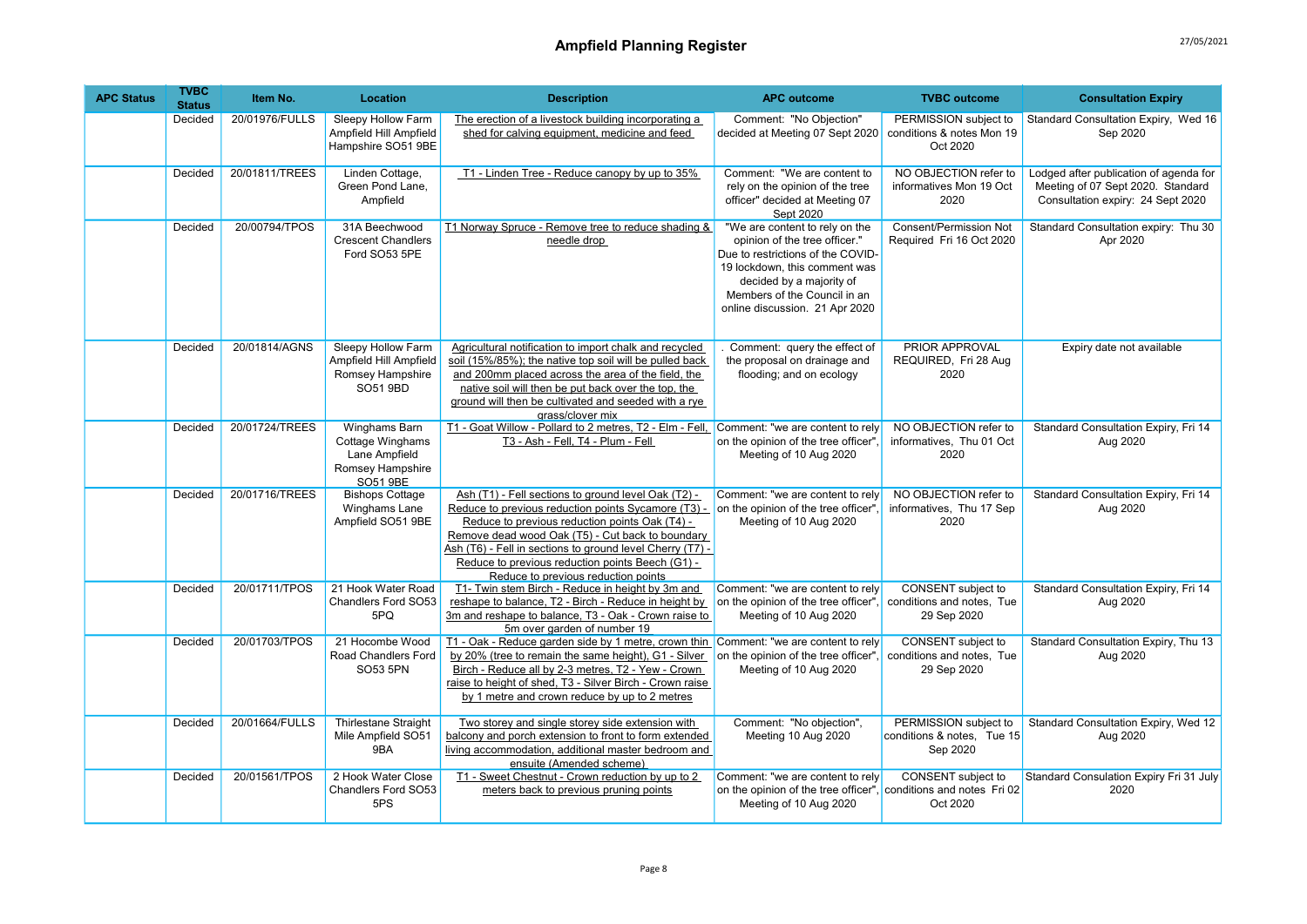| <b>APC Status</b> | <b>TVBC</b><br><b>Status</b> | Item No.       | Location                                                                        | <b>Description</b>                                                                                                                                                                                                                                                                                     | <b>APC outcome</b>                                                                                              | <b>TVBC</b> outcome                                                   | <b>Consultation Expiry</b>                              |
|-------------------|------------------------------|----------------|---------------------------------------------------------------------------------|--------------------------------------------------------------------------------------------------------------------------------------------------------------------------------------------------------------------------------------------------------------------------------------------------------|-----------------------------------------------------------------------------------------------------------------|-----------------------------------------------------------------------|---------------------------------------------------------|
|                   | Decided                      | 20/01496/TPOS  | 29 Hocombe Wood<br>Road Chandlers Ford<br>SO53 5PN                              | T1 - Yew tree - Reduce the tree in height by 4ft and<br>reshape by upto 50mm                                                                                                                                                                                                                           | Comment: "we are content to rely<br>$\Omega$<br>the opinion of the tree officer" -<br>Meeting of 08 July 2020   | <b>CONSENT</b> subject to<br>conditions and notes, Fri<br>25 Sep 2020 | Standard Consultation Expiry, Mon 27<br><b>Jul 2020</b> |
|                   | Decided                      | 20/01491/TPOS  | 346 Hursley Road<br><b>Chandlers Ford</b><br>Eastleigh Hampshire<br>SO53 5PL    | T1 - Bay - Reduce up to 3 metres in height and spread Comment: "we are content to rely                                                                                                                                                                                                                 | nn<br>the opinion of the tree officer" -<br>Meeting of 08 July 2020                                             | CONSENT subject to<br>conditions and notes, Fri<br>25 Sep 2020        | Standard Consultation Expiry, Tue 28<br><b>Jul 2020</b> |
|                   | Decided                      | 20/01283/FULLS | <b>Upper Ratlake</b><br>Farmhouse<br>Winchester Road<br>Ampfield SO21 2LD       | Demolition of existing sun room and construction of<br>rear and front extension with associated internal<br>alterations                                                                                                                                                                                | Comment: "No objection"<br>Meeting of 08 July 2020                                                              | PERMISSION subject to<br>conditions & notes, Tue 06<br>Oct 2020       | Standard Consultation Expiry, Tue 14<br><b>Jul 2020</b> |
|                   | Decided                      | 20/01677/DDTPO | Land Adjacent Hook<br>Wood Woodlea Way<br>Ampfield Romsey<br>Hampshire SO51 9DA | Fell 2 dangerous trees (TPO.TVBC.0844 - A1)                                                                                                                                                                                                                                                            | Not considered - application<br>decided urgently by TVBC                                                        | Fell Dead TPO Tree DD,<br>Thu 23 Jul 2020                             |                                                         |
|                   | Decided                      | 20/01502/DDTPO | 35 Hocombe Wood<br>Road Chandlers Ford<br>Eastleigh Hampshire<br>SO53 5PN       | Fell 1 x dead Silver Birch in rear garden of property<br>(TPO.TVBC.0687)                                                                                                                                                                                                                               | Not considered - application<br>decided urgently by TVBC                                                        | Fell Dead TPO Tree DD,<br>Thu 09 Jul 2020                             |                                                         |
|                   | Decided                      | 20/01412/VARS  | Monks Barn Knapp<br>Lane Ampfield SO51<br>9BT                                   | Removal of Condition 4 (sample panel) - construction<br>of the wall has been completed and can be viewed in<br>its entirety on site and Variation of Condition 5 (brick<br>specification) - to use Michelmersh Ridings weathered<br>blend as specified brick no longer manufactured<br>(Retrospective) | Comment: "No objection"<br>Meeting of 08 July 2020                                                              | PERMISSION subject to<br>conditions & notes, Tue 25<br>Aug 2020       | Consultation dates not available                        |
|                   | Decided                      | 20/01393/FULLS | <b>Land At Ganger</b><br>Wood Straight Mile<br>Ampfield Hampshire               | Formation of vehicular access and provision of gate                                                                                                                                                                                                                                                    | Comment: "Objection", Meeting<br>of 08 July 2020                                                                | <b>WITHDRAWN</b>                                                      | Standard Consultation Expiry, Mon 20<br><b>Jul 2020</b> |
|                   | Decided                      | 20/01384/TPOS  | 18 Hocombe Wood<br>Road Chandlers Ford<br>SO53 5PP                              | T1 Birch - fell                                                                                                                                                                                                                                                                                        | Comment: "we are content to rely<br>nn<br>the opinion of the tree officer" -<br>Meeting of 08 July 2020         | CONSENT subject to<br>conditions and notes, Thu<br>23 Jul 2020        | Standard Consultation Expiry, Fri 17<br><b>Jul 2020</b> |
|                   | Decided                      | 20/01268/TPOS  | 42 Baddesley Road<br>Chandlers Ford SO53<br>5NH                                 | Fell Douglas Fir (T31)                                                                                                                                                                                                                                                                                 | Comment "We are content to rely<br>on the opinion of the tree officer"<br>decided at Meeting on 15 June<br>2020 | CONSENT subject to<br>conditions and notes, Thu<br>30 Jul 2020        | Standard Consultation Expiry, Fri 03 Jul<br>2020        |
|                   | Decided                      | 20/01261/TPOS  | 18 Hocombe Wood<br>Road Chandlers Ford<br>Eastleigh Hampshire<br>SO53 5PP       | T46 - Pine - Fell                                                                                                                                                                                                                                                                                      | Comment "We are content to rely<br>on the opinion of the tree officer"<br>decided at Meeting on 15 June<br>2020 | <b>REFUSED</b>                                                        | Standard Consultatio Expiry, Fri 26 Jun<br>2020         |
|                   | Decided                      | 20/01257/TPOS  | 7 Hocombe Wood<br>Road Chandlers Ford<br>Eastleigh Hampshire<br><b>SO53 5PN</b> | T1 - Beech - Crown raise to 4 metres and reduce lower Comment "We are content to rely<br>laterals by 1 metre                                                                                                                                                                                           | on the opinion of the tree officer"<br>decided at Meeting on 15 June<br>2020                                    | CONSENT subject to<br>conditions and notes, Mon<br>06 Jul 2020        | Standard Consutlation Expiry, Wed 01<br><b>Jul 2020</b> |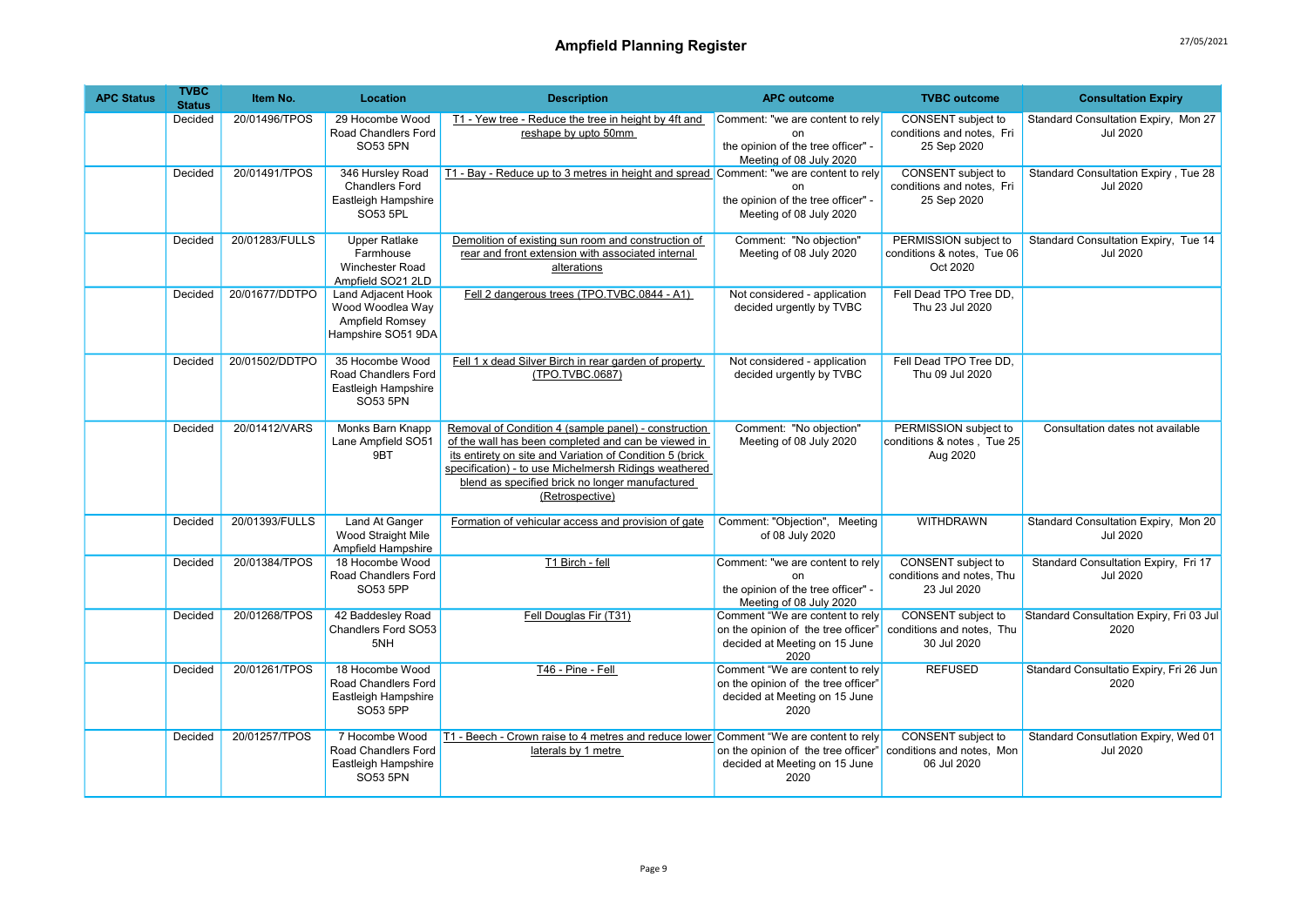| <b>APC Status</b> | <b>TVBC</b><br><b>Status</b> | Item No.       | Location                                                                                                        | <b>Description</b>                                                                                                                                                                                                                                                                                                                                                                                                                                                                                                                | <b>APC outcome</b>                                                                                              | <b>TVBC</b> outcome                                            | <b>Consultation Expiry</b>                       |
|-------------------|------------------------------|----------------|-----------------------------------------------------------------------------------------------------------------|-----------------------------------------------------------------------------------------------------------------------------------------------------------------------------------------------------------------------------------------------------------------------------------------------------------------------------------------------------------------------------------------------------------------------------------------------------------------------------------------------------------------------------------|-----------------------------------------------------------------------------------------------------------------|----------------------------------------------------------------|--------------------------------------------------|
|                   | Decided                      | 20/01228/TPOS  | Redwood Hook<br><b>Crescent Ampfield</b><br>SO51 9DE                                                            | G1 - Group of 3 oak trees - Reduce by up to 2m<br>leaving natural shape T1 - Birch - Remove                                                                                                                                                                                                                                                                                                                                                                                                                                       | Comment "We are content to rely<br>on the opinion of the tree officer'<br>decided at Meeting on 15 June<br>2020 | CONSENT subject to<br>conditions and notes, Thu<br>02 Jul 2020 | Standard Consultation Expiry, Mon 29<br>Jun 2020 |
|                   | Decided                      | 20/01219/DDTPO | <b>Beech Hollow</b><br><b>Baddesley Road</b><br><b>Chandlers Ford</b><br>Eastleigh Hampshire<br><b>SO53 5NG</b> | Fell 3 x dead Pine Trees (TPO.TVBC.695)                                                                                                                                                                                                                                                                                                                                                                                                                                                                                           | Not considered - application<br>decided urgently by TVBC                                                        | Fell Dead TPO Tree DD<br>Fri 05 Jun 2020                       |                                                  |
|                   | Decided                      | 20/01206/TPOS  | 18 Hocombe Wood<br>Road Chandlers Ford<br>Eastleigh Hampshire<br>SO53 5PP                                       | T1 - Oak (In the rear garden of 18 Hocombe Wood<br>Road) - Crown raise over garden by up to 6m above<br>ground level by the specific removal of lowest lateral<br>branch back to main stem Reduce canopy growing<br>over garden of 17 Hookwater Road by up to 2m to<br>suitable growth points T2 - Sweet Chestnut (In the rear<br>garden of 18 Hocombe Wood Road) - Crown raise<br>over garden by up to 6m above ground level. Reduce<br>canopy growing over garden of 17 Hookwater Road by<br>up to 2m to suitable growth points | Comment "We are content to rely<br>on the opinion of the tree officer"<br>decided at Meeting on 15 June<br>2020 | CONSENT subject to<br>conditions and notes, Mon<br>27 Jul 2020 |                                                  |
|                   | Decided                      | 20/01195/TREES | Monks Barn Knapp<br>Lane Ampfield<br>Romsey Hampshire<br><b>SO51 9BT</b>                                        | Silver Birch - Remove secondary limb and reduce<br>canopy                                                                                                                                                                                                                                                                                                                                                                                                                                                                         | Comment "We are content to rely<br>on the opinion of the tree officer"<br>decided at Meeting on 15 June<br>2020 | NO OBJECTION, Fri 10<br><b>Jul 2020</b>                        | Standard consultation expiry: Thu 25<br>Jun 2020 |
|                   | Decided                      | 20/01168/TREES | Burwell (179A) Knapp<br>Lane Ampfield<br>Romsey Hampshire<br><b>SO51 9BT</b>                                    | T1,T2 Fir - Fell                                                                                                                                                                                                                                                                                                                                                                                                                                                                                                                  | Comment "We are content to rely<br>on the opinion of the tree officer"<br>decided at Meeting on 15 June<br>2020 | NO OBJECTION refer to<br>informatives. Tue 30 Jun<br>2020      | Standard consultation expiry: Tue 23<br>Jun 2020 |
|                   | Decided                      | 20/01148/TPOS  | 9 Hocombe Wood<br>Road Chandlers Ford<br>Eastleigh Hampshire<br>SO53 5PN                                        | T1 - Oak - Crown raise to 4 metres and crown clean                                                                                                                                                                                                                                                                                                                                                                                                                                                                                | Comment "We are content to rely<br>on the opinion of the tree officer'<br>decided at Meeting on 15 June<br>2020 | CONSENT subject to<br>conditions and notes, Fri<br>17 Jul 2020 | Standard consultation expiry: Mon 22<br>Jun 2020 |
|                   | Decided                      | 20/01146/TPOS  | 11 Hocombe Wood<br>Road Chandlers Ford<br>Eastleigh Hampshire<br>SO53 5PN                                       | T1 - Birch - Reduction of 1 metre all round including<br>crown raise to 5.2 metres, T2 - Oak - Crown raise to 4<br>metres and crown thin by removing epicormic growth<br>up to 20mm, T3 - Cedar - Crown raise to 4 metres                                                                                                                                                                                                                                                                                                         | Comment "We are content to rely<br>on the opinion of the tree officer"<br>decided at Meeting on 15 June<br>2020 | CONSENT subject to<br>conditions and notes, Thu<br>16 Jul 2020 | Standard consultation expiry: Mon 22<br>Jun 2020 |
|                   | Decided                      | 20/01127/DDTPO | Squirrels Hollow 21<br><b>Beechwood Crescent</b><br><b>Chandlers Ford</b><br>Eastleigh Hampshire<br>SO53 5PE    | Fell 1 x dangerous tree in the rear garden of the<br>property (TPO.TVBC.693)                                                                                                                                                                                                                                                                                                                                                                                                                                                      | Not considered - application<br>decided urgently by TVBC                                                        | Fell Dead TPO Tree DD<br>Fri 29 May 2020                       |                                                  |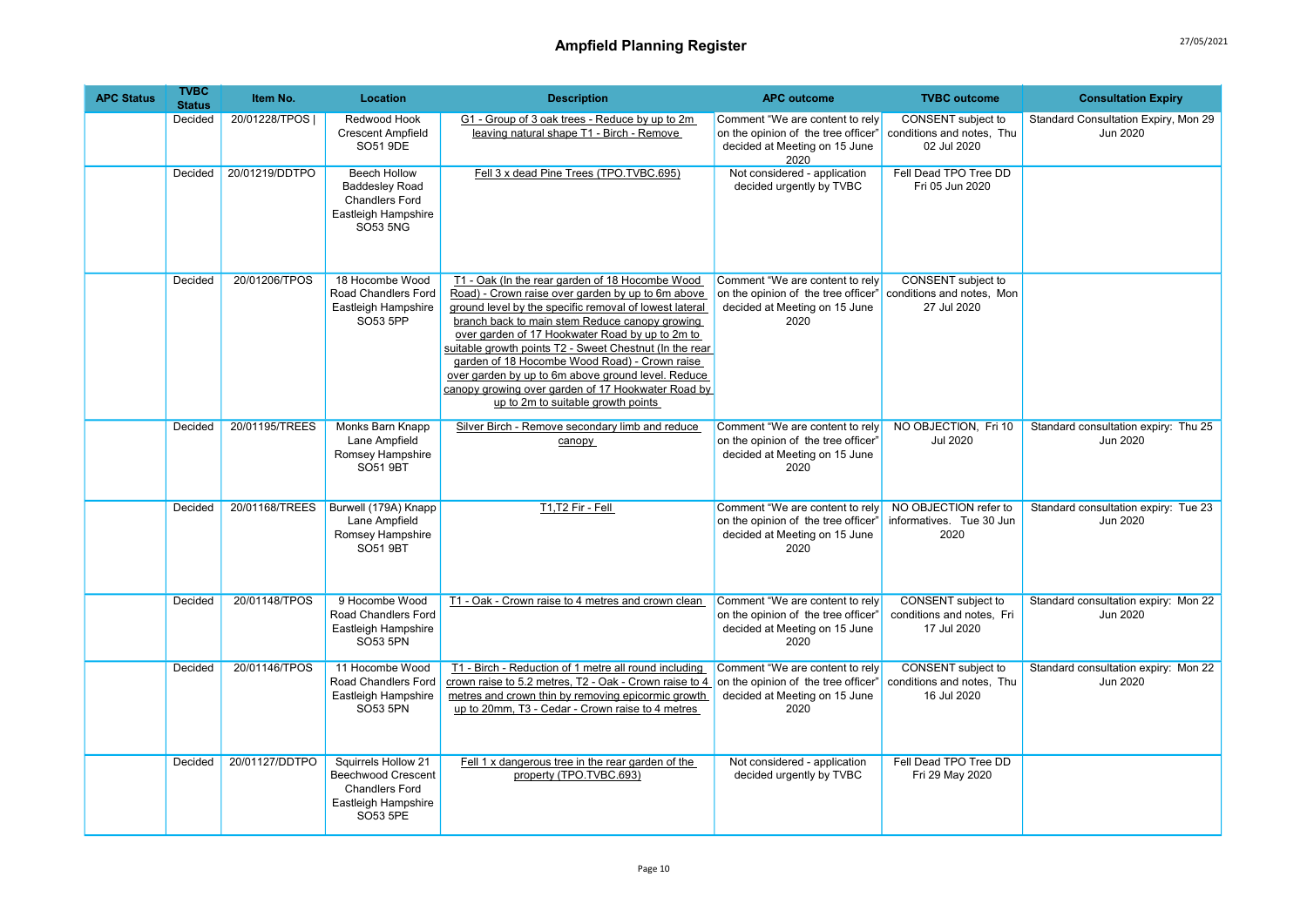| <b>APC Status</b> | <b>TVBC</b><br><b>Status</b> | Item No.       | Location                                                                                                   | <b>Description</b>                                                                                                                                                                                  | <b>APC outcome</b>                                                                                                                                                                                                                  | <b>TVBC</b> outcome                                                  | <b>Consultation Expiry</b>                                  |
|-------------------|------------------------------|----------------|------------------------------------------------------------------------------------------------------------|-----------------------------------------------------------------------------------------------------------------------------------------------------------------------------------------------------|-------------------------------------------------------------------------------------------------------------------------------------------------------------------------------------------------------------------------------------|----------------------------------------------------------------------|-------------------------------------------------------------|
|                   | Decided                      | 20/01125/TPOS  | Parkwood 31 Straight<br>Mile Ampfield SO51<br>9BB                                                          | T1 Beech Tree - Reduce Beech by 2.5m all over                                                                                                                                                       | Comment "We are content to rely<br>on the opinion of the tree officer"<br>decided at Meeting on 15 June<br>2020                                                                                                                     | CONSENT subject to<br>conditions and notes, Thu<br>16 Jul 2020       | Standard consultation expiry: Fri 19<br>Jun 2020            |
|                   | Decided                      | 20/01080/TPOS  | 5 Hook Water Close<br>Chandlers Ford SO53<br>5PS                                                           | Oak (G6) - Crown lift requested consisting of one<br>branch removal (to right of tree) and two small<br>branches to the left. Dead wooding to mitigate falling<br>minor branches.                   | Comment "We are content to rely<br>on the opinion of the tree officer"<br>decided at Meeting on 15 June<br>2020                                                                                                                     | CONSENT subject to<br>conditions and notes, Fri<br>17 Jul 2020       | Standard consultation expiry: Tue 16<br>Jun 2020            |
|                   | Decided                      | 20/01038/TPOS  | <b>Hook Wood Hook</b><br>Road Ampfield<br>Romsey Hampshire<br>SO51 9BY                                     | Fell 1 Beech Tree (1948) that borders and overhangs<br>Hazelwood                                                                                                                                    | Comment "We are content to rely<br>on the opinion of the tree officer'<br>decided at Meeting on 15 June<br>2020                                                                                                                     | CONSENT subject to<br>conditions and notes, Thu<br>02 Jul 2020       | Standard consultation expiry: Tue 19<br>May 2020            |
|                   | Decided                      | 20/01000/TPOS  | 23 Beechwood<br><b>Crescent Chandlers</b><br>Ford SO53 5PE                                                 | T1 - Pine - Fell                                                                                                                                                                                    | "We are content to rely on the<br>opinion of the tree officer."<br>18 May 2020                                                                                                                                                      |                                                                      | CONSENT subject to conditions and<br>notes. Tue 30 Jun 2020 |
|                   | Decided                      | 20/00992/TPOS  | <b>Tree Tops Jermyns</b><br>Lane Ampfield<br>Romsey Hampshire<br>SO5100A                                   | T1 - Beech - Crown lift (5m/6m), T2 - Group of Beech<br>Trees - Crown lift to 5 metres, T3 - Willow - Fell                                                                                          | "We are content to rely on the<br>opinion of the tree officer."<br>18 May 2020                                                                                                                                                      | <b>CONSENT</b> subject to<br>notes. Tue 30 Jun 2020                  |                                                             |
|                   | Decided                      | 20/00967/TREES | 7 Green Pond Lane<br>Ampfield Romsey<br>Hampshire SO51 9BS                                                 | Fell oak tree growing immediately next to the property                                                                                                                                              | "We are content to rely on the<br>opinion of the tree officer."<br>18 May 2020                                                                                                                                                      | NO OBJECTION. Fri 19<br>Jun 2020                                     |                                                             |
|                   | Decided                      | 20/00950/TPOS  | 14 Beechwood<br><b>Crescent Chandlers</b><br>Ford Eastleigh<br>Hampshire SO53 5PA                          | T1 Scots Pine - Remove bottom left-hand branch; T2<br>Scots Pine - Remove dead branches; T3 Scots Pine -<br>Remove bottom Left-hand branch and dead branches:<br>T4 - Remove crown; T5 Birch - Fell | "We are content to rely on the<br>opinion of the tree officer."<br>Due to restrictions of the COVID-<br>19 lockdown, this comment was<br>decided by a majority of<br>Members of the Council in an<br>online discussion. 12 May 2020 | Part Consent/Part Refusal:<br>Wed 10 Jun 2020                        |                                                             |
|                   | Decided                      | 20/00898/TPOS  | 18 King Edward<br>Mobile Home Park<br><b>Baddesley Road</b><br><b>Flexford North</b><br>Baddesley SO52 9JU | T1 Macrocarpa - Fell due to excessive shading; T2<br>Cupressus Lawsoniana - Fell due to excessive<br>shading                                                                                        | "We are content to rely on the<br>opinion of the tree officer."<br>Due to restrictions of the COVID-<br>19 lockdown, this comment was<br>decided by a majority of<br>Members of the Council in an<br>online discussion. 12 May 2020 | <b>CONSENT</b> subject to<br>conditions and notes<br>Wed 20 May 2020 | Standard consultation expiry: 19 May<br>2020                |
|                   | Decided                      | 20/00893/DDTPO | 42 Baddesley Road<br><b>Chandlers Ford</b><br>Eastleigh Hampshire<br><b>SO53 5NH</b>                       | Fell dangerous trees -1 x Conifer and 1 x Silver Birch<br>located in rear garden (TPO.TVBC.696)                                                                                                     | Not considered - application<br>decided urgently by TVBC                                                                                                                                                                            | Fell Dangerous TPO Tree<br>DD, Wed 29 Apr 2020                       |                                                             |
|                   | Decided                      | 20/00886/DDTPO | The Little House<br>Ampfield Hill Ampfield<br>Romsey Hampshire<br>SO51 9BD                                 | Fell 2 x dead Ash and remove dead branches from 1 x<br>Oak shown on plan dated 27.04.2020 (TPO.25.TVS.3 -<br>W <sub>2</sub>                                                                         | Not considered - application<br>decided urgently by TVBC                                                                                                                                                                            | Fell Dead TPO Tree DD,<br>Tue 28 Apr 2020                            |                                                             |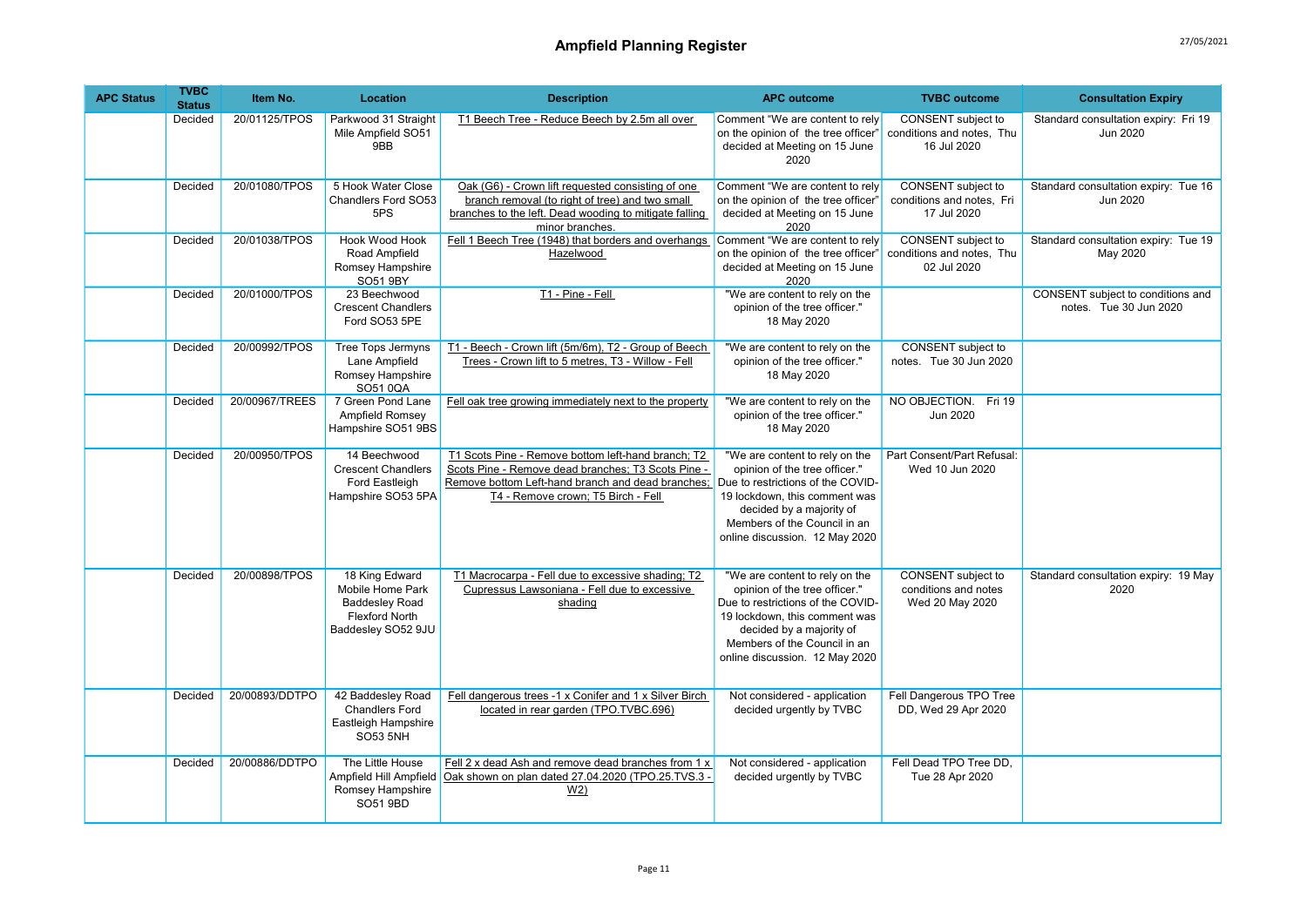| <b>APC Status</b> | <b>TVBC</b><br><b>Status</b> | Item No.       | Location                                                                                   | <b>Description</b>                                                                                                                                                                                                                                                                                                                                      | <b>APC outcome</b>                                                                                                                                                                                                                      | <b>TVBC</b> outcome                                                   | <b>Consultation Expiry</b>                                                                                                                 |
|-------------------|------------------------------|----------------|--------------------------------------------------------------------------------------------|---------------------------------------------------------------------------------------------------------------------------------------------------------------------------------------------------------------------------------------------------------------------------------------------------------------------------------------------------------|-----------------------------------------------------------------------------------------------------------------------------------------------------------------------------------------------------------------------------------------|-----------------------------------------------------------------------|--------------------------------------------------------------------------------------------------------------------------------------------|
|                   | Decided                      | 20/00880/FULLS | Moorlands 3<br>Broadgate Farm Hook<br>Road Ampfield<br>Romsey Hampshire<br><b>SO51 9AU</b> | Addition of car port to the existing garage                                                                                                                                                                                                                                                                                                             | "No Objection" 18 May 2020                                                                                                                                                                                                              | PERMISSION subject to<br>conditions & notes. Tue 23<br>Jun 2020       | Not yet available; not yet formally<br>notified to the parish council                                                                      |
|                   | Decided                      | 20/00843/TPOS  | 27 Hocombe Wood<br>Road Chandlers Ford<br>Eastleigh Hampshire<br>SO53 5PN                  | Oak x 1 - 3m crown raise and 30% thin out, removal of<br>crossing branches                                                                                                                                                                                                                                                                              | "We are content to rely on the<br>opinion of the tree officer. Due to<br>the restrictions imposed by<br>COVID-19, a majority of the<br>Members of the Council decided<br>this comment during a discussion<br>held online. " 28 Apr 2020 | PART CONSENT/PART<br>REFUSAL, Wed 20 May<br>2020                      | Standard Consultation expiry: 15 May<br>2020                                                                                               |
|                   | Decided                      | 20/00477/TPOS  | Green Pond Lane<br>Ampfield Romsey<br>Hampshire SO51 9BR                                   | The Old Police House T2 group of Hornbeam - reduce in height to leave up to Comment: "we are content to rely<br>3.5-4m of hedge                                                                                                                                                                                                                         | on<br>the opinion of the tree officer" -<br>Meeting of 16 March 2020                                                                                                                                                                    | CONSENT subject to<br>conditions and notes, Fri<br>17 Apr 2020        | Standard Consultation expiry: Tue 17<br>Mar 2020                                                                                           |
|                   | Decided                      | 20/00308/LBWS  | Monks Barn Knapp<br>Lane Ampfield SO51<br>9BT                                              | Alterations to a utility space to the rear of the existing<br>garage to include removal of the asbestos roof, new<br>plain clay tile roof and structure, existing single brick<br>walls to be insulated, new window, rooflight, door and<br>weatherboard cladding, new insulated floor to provide<br>a games room and mezzanine ancillary to the house. | No Objection: Meeting of 24 Feb<br>2020                                                                                                                                                                                                 | CONSENT subject to<br>conditions and notes, Fri<br>22 May 2020        | Standard Consultation Expiry Mon 02<br>Mar 2020                                                                                            |
|                   | Decided                      | 20/00307/FULLS | Monks Barn Knapp<br>Lane Ampfield SO51<br>9BT                                              | Alteration to utility space to rear of garage to provide<br>ancillary games room and mezzanine                                                                                                                                                                                                                                                          | No Objection: Meeting of 24 Feb<br>2020                                                                                                                                                                                                 | PERMISSION subject to<br>conditions & notes, Fri 22<br>May 2020       | Standard Consultation Expiry Mon 02<br>Mar 2020                                                                                            |
|                   | Decided                      | 20/00795/TPOS  | <b>Hook Wood Hook</b><br>Road Ampfield<br>Romsey Hampshire<br>SO51 9BY                     | Remove branch from unknown tree resting on<br>outbuilding at Hookwood Cottage                                                                                                                                                                                                                                                                           | "We are content to rely on the<br>opinion of the tree officer."<br>Due to restrictions of the COVID-<br>19 lockdown, this comment was<br>decided by a majority of<br>Members of the Council in an<br>online discussion. 21 Apr 2020     | <b>CONSENT</b> subject to<br>conditions and notes, Mon<br>11 May 2020 | Standard Consultation expiry: Thu 30<br>Apr 2020                                                                                           |
|                   | Decided                      | 20/00699/DDTPO | Halfacre House Hook<br>Close Ampfield<br>Romsey Hampshire<br>SO51 9DD                      | Remove 4 x storm damaged Birch trees in garden<br>(TPO.TVBC.688 - A1)                                                                                                                                                                                                                                                                                   | Not considered - application<br>decided urgently by TVBC                                                                                                                                                                                | Fell Dangerous TPO Tree<br>DD- Mon 23 Mar 2020                        |                                                                                                                                            |
|                   | Decided                      | 20/00679/FULLS | 20 Straight Mile<br>Ampfield SO51 9BB                                                      | Erection of 3 bay garage with accommodation over                                                                                                                                                                                                                                                                                                        | "Being unable to hold a Meeting<br>due to restrictions imposed by<br>the coronavirus, a majority of<br>Councillors discussed the<br>application in a video conference<br>and agreed to respond "No<br>Objection"" 06 Apr 2020           | PERMISSION subject to<br>conditions & notes, Fri 01<br>May 2020       | Standard Consultation expiry: Thu 09<br>Apr 2020. APC unable to hold Meeting<br>due to restrictions imposed for the<br>control fo Covid-19 |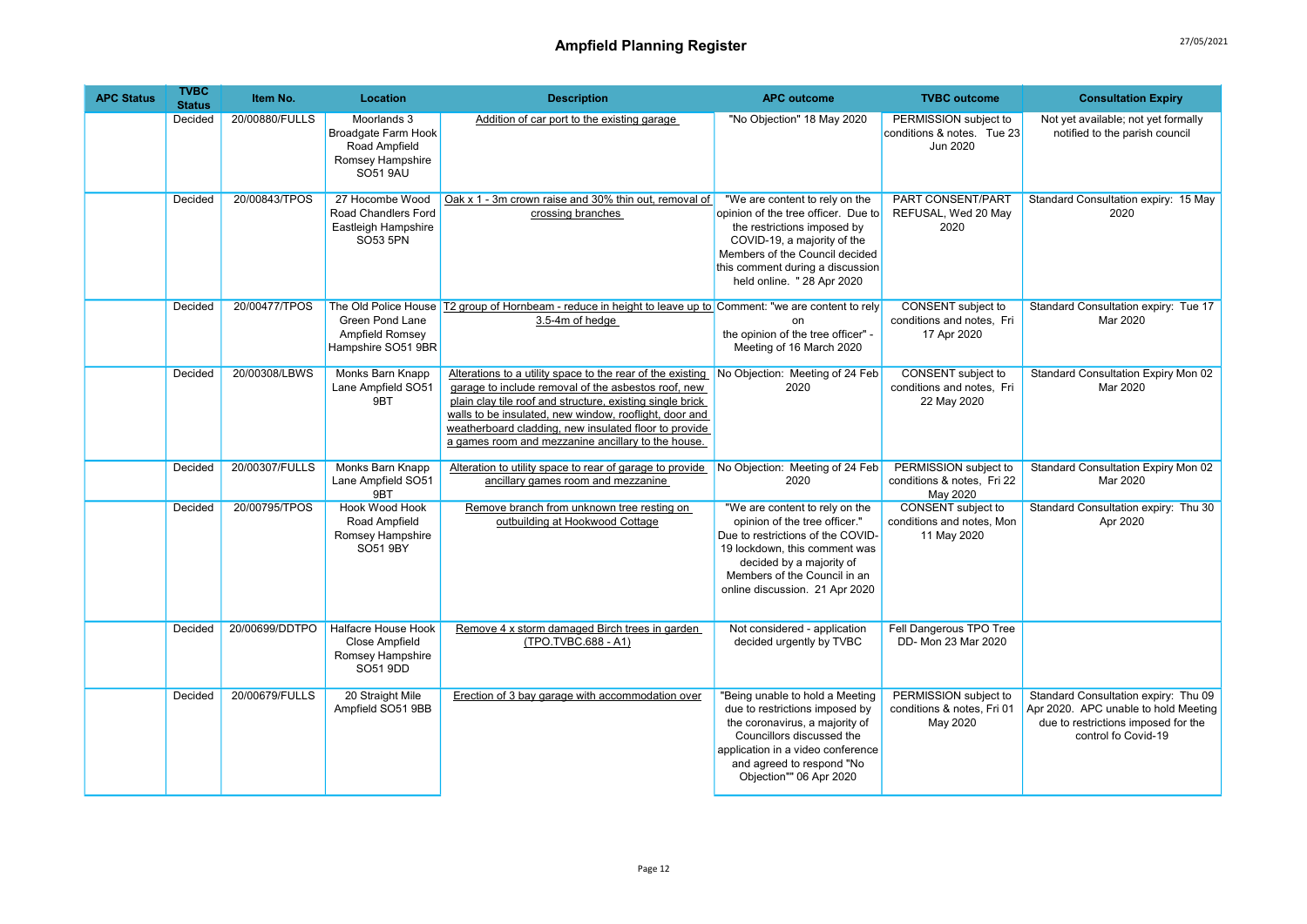| <b>APC Status</b> | <b>TVBC</b><br><b>Status</b> | Item No.       | <b>Location</b>                                                                                    | <b>Description</b>                                                                                                                                                                                                                                                                                                                                                                                                                                | <b>APC outcome</b>                                                                                                               | <b>TVBC</b> outcome                                               | <b>Consultation Expiry</b>                                                                |
|-------------------|------------------------------|----------------|----------------------------------------------------------------------------------------------------|---------------------------------------------------------------------------------------------------------------------------------------------------------------------------------------------------------------------------------------------------------------------------------------------------------------------------------------------------------------------------------------------------------------------------------------------------|----------------------------------------------------------------------------------------------------------------------------------|-------------------------------------------------------------------|-------------------------------------------------------------------------------------------|
|                   | Decided                      | 20/00672/DDCA  | Redburn Farm Green<br>Pond Lane Ampfield<br>Romsey Hampshire<br>SO51 9BR                           | Fell 1 x dangerous Fir Tree shown on plan dated<br>17.03.2020                                                                                                                                                                                                                                                                                                                                                                                     | Not considered - application<br>decided urgently by TVBC                                                                         | Fell Dangerous CA Tree<br>DD - Fri 20 Mar 2020                    |                                                                                           |
|                   | Decided                      | 20/00486/TPOS  | 34 Straight Mile<br>Ampfield Romsey<br>Hampshire SO51 9BB                                          | Works to trees as per schedule received                                                                                                                                                                                                                                                                                                                                                                                                           | Comment: "we are content to rely<br>on<br>the opinion of the tree officer" -<br>Meeting of 16 March 2020                         | CONSENT subject to<br>conditions and notes<br>- Tue 24 March 2020 | Standard Consultation expiry: Tue 17<br>Mar 2020                                          |
|                   | Decided                      | 20/00479/TPOS  | The Beeches 324<br>Hursley Road<br><b>Chandlers Ford</b><br>Eastleigh Hampshire<br><b>SO53 5PH</b> | T1 Mature Beech - reduce in height up to 4m, T2<br>Beech - Fell, T3 Beech - crown reduce by up to 4m                                                                                                                                                                                                                                                                                                                                              | Comment: "we are content to rely<br>the opinion of the tree officer" -<br>Meeting of 16 March 2020                               | CONSENT subject to<br>conditions and notes, Wed<br>08 Apr 2020    | Standard Consultation expiry: Wed 18<br>Mar 2020                                          |
|                   | Decided                      | 20/00473/TREES | The Old Police House<br>Green Pond Lane<br>Ampfield Romsey<br>Hampshire SO51 9BR                   | T1 Oak - reduce the crown by 2m and crown lift up to Comment: "we are content to rely NO OBJECTION - Thu 26<br>4m clearance from the ground level                                                                                                                                                                                                                                                                                                 | the opinion of the tree officer" -<br>Meeting of 16 March 2020                                                                   | Mar 2020                                                          | Standard Consultation expiry: Tue 17<br>Mar 2020                                          |
|                   | Decided                      | 20/00438/DDTPO | Abbey Wood 27<br>Straight Mile Ampfield<br>Romsey Hampshire<br><b>SO51 9BB</b>                     | Clear 2 x fallen trees (TPO.25.TVS.3 - W5)                                                                                                                                                                                                                                                                                                                                                                                                        | No comment was made as the<br>application concerned a<br>dangerous tree, and the<br>consultation period was between<br>Meetings. | Fell Dangerous CA Tree<br>DD, Mon 24 Feb 2020                     | Standard consultation expiry: Tue 25<br>Feb 2020                                          |
|                   | Decided                      | 20/00437/DDCA  | <b>St Marks Church</b><br>Winchester Road<br>Ampfield Romsey<br>Hampshire SO51 9BU                 | Fell 1 x dead Scots Pine as shown on plan dated<br>20.02.2020                                                                                                                                                                                                                                                                                                                                                                                     | No comment was made as the<br>application concerned a<br>dangerous tree, and the<br>consultation period was between<br>Meetings. | Fell Dangerous CA Tree<br>DD, Fri 21 Feb 2020                     |                                                                                           |
|                   | Decided                      | 20/00437/DDCA  | St Marks Church<br>Winchester Road<br>Ampfield Romsey<br>Hampshire SO51 9BU                        | Fell 1 x dead Scots Pine as shown on plan dated<br>20.02.2020                                                                                                                                                                                                                                                                                                                                                                                     | No comment was made as the<br>application concerned a<br>dangerous tree, and the<br>consultation period was between<br>Meetings. | Fell Dangerous CA Tree<br>DD, Fri 21 Feb 2020                     |                                                                                           |
|                   | Decided                      | 20/00430/CLPS  | Ampfield Golf Club<br>Winchester Road<br>Ampfield Romsey<br>Hampshire SO51 9BQ                     | Certificate of proposed lawful development - Carried<br>out a material operation on site through physically<br>commencing implementation of planning permission<br>16/02016/FULLS via the digging of the reguired<br>foundation trenches and subsequent concreting, fully<br>in line with the requirements of Section 56 (4) of the<br>Town and Country Planning Act 1990. As such the<br>referenced planning permission has been<br>perpetuated. | 2020                                                                                                                             | 26 Mar 2020                                                       | No Objection: Meeting of 24 Feb ISSUE CERTIFICATE - Thu Date for comment: Mon 16 Mar 2020 |
|                   | Decided                      | 20/00426/DDTPO | <b>Bracken Cottage</b><br>Potters Heron Lane<br>Ampfield Romsey<br>Hampshire SO51<br>9BW           | Removal of dangerous branches on two Sweet<br>Chestnut trees on east side of property (Potters Heron<br>side of boundary) (TPO.TVBC.0070)                                                                                                                                                                                                                                                                                                         | No comment was made as the<br>application concerned a<br>dangerous tree, and the<br>consultation period was between<br>Meetings. | Fell Dangerous CA Tree<br>DD, Thu 27 Feb 2020                     | Standard consultation expiry: Mon 24<br>Feb 2020                                          |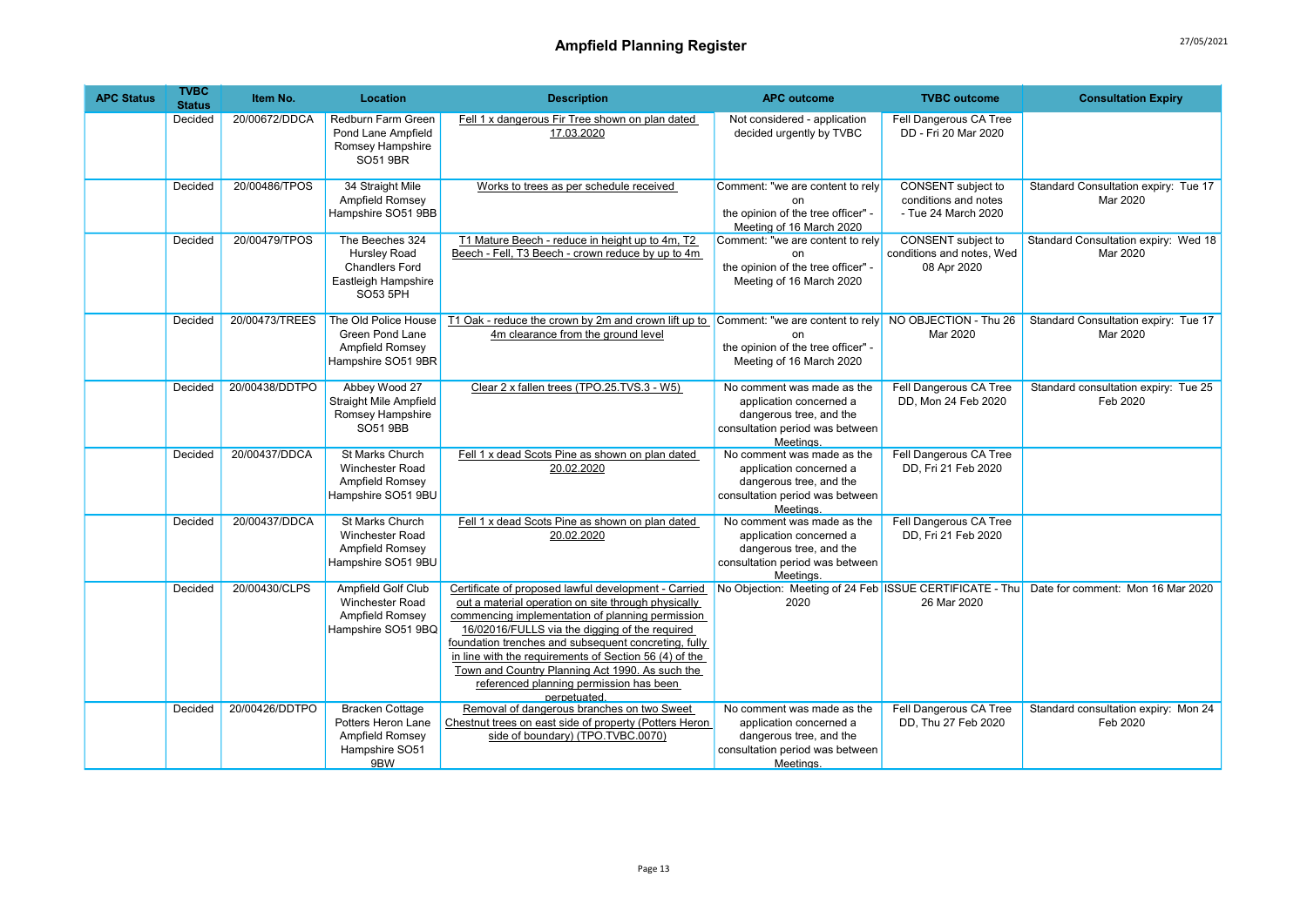| <b>APC Status</b> | <b>TVBC</b><br><b>Status</b> | Item No.       | Location                                                                                                     | <b>Description</b>                                                                                                            | <b>APC outcome</b>                                                                                                               | <b>TVBC</b> outcome                            | <b>Consultation Expiry</b>                              |
|-------------------|------------------------------|----------------|--------------------------------------------------------------------------------------------------------------|-------------------------------------------------------------------------------------------------------------------------------|----------------------------------------------------------------------------------------------------------------------------------|------------------------------------------------|---------------------------------------------------------|
|                   | Decided                      | 20/00413/DDTPO | The Birches 25<br><b>Beechwood Crescent</b><br><b>Chandlers Ford</b><br>Eastleigh Hampshire<br>SO53 5PE      | Remove 1 x dangerous Fir tree overhanging footpath<br>as shown in photos dated 18.02.2020 -<br>(TPO.TVBC.693)                 | No comment was made as the<br>application concerned a<br>dangerous tree, and the<br>consultation period was between<br>Meetings. | Fell Dangerous CA Tree<br>DD, Wed 19 Feb 2020  |                                                         |
|                   | Decided                      | 20/00413/DDTPO | The Birches 25<br><b>Beechwood Crescent</b><br><b>Chandlers Ford</b><br>Eastleigh Hampshire<br>SO53 5PE      | Remove 1 x dangerous Fir tree overhanging footpath<br>as shown in photos dated 18.02.2020 -<br>(TPO.TVBC.693)                 | No comment was made as the<br>application concerned a<br>dangerous tree, and the<br>consultation period was between<br>Meetings. | Fell Dangerous TPO Tree<br>DD. Wed 19 Feb 2020 |                                                         |
|                   | Decided                      | 20/00411/DDTPO | Silver Birches 9 Hook<br>Road Ampfield<br>Romsey Hampshire<br><b>SO51 9DB</b>                                | Remove 1 x dangerous Silver Birch from front garden<br>(TPO.TVBC.682 - G1)                                                    | No comment was made as the<br>application concerned a<br>dangerous tree, and the<br>consultation period was between<br>Meetings. | Fell Dangerous TPO Tree<br>DD. Wed 19 Feb 2020 |                                                         |
|                   | Decided                      | 20/00411/DDTPO | Remove 1 x<br>dangerous Silver<br>Birch from front<br>garden<br>(TPO.TVBC.682 -<br>G1                        | Silver Birches 9 Hook Road Ampfield Romsey<br>Hampshire SO51 9DB                                                              | No comment was made as the<br>application concerned a<br>dangerous tree, and the<br>consultation period was between<br>Meetings. | Fell Dangerous CA Tree<br>DD, Wed 19 Feb 2020  |                                                         |
|                   | Decided                      | 20/00410/DDTPO | <b>Brackenhurst Straight</b><br>Mile Ampfield Romsey<br>Hampshire SO51 9BA                                   | Remove 1 x leaning dead Silver Birch shown in photo<br>dated 19.02.2020 (TPO.25.TVS.3 - W2)                                   | No comment was made as the<br>application concerned a<br>dangerous tree, and the<br>consultation period was between<br>Meetings. | Fell Dangerous TPO Tree<br>DD. Wed 19 Feb 2020 |                                                         |
|                   | Decided                      | 20/00364/DDTPO | Ampfield Romsey<br>Hampshire SO51 9BA                                                                        | Rosings Straight Mile Fell 5 x dangerous Silver Birch as shown on plan dated<br>13.02.2020 (TPO.25.TVS.3 - W2)                | No comment was made as the<br>application concerned a<br>dangerous tree, and the<br>consultation period was between<br>Meetings. | Fell Dangerous TPO Tree<br>DD. Tue 18 Feb 2020 | <b>Standard Consultation Expiry: Mon 17</b><br>Feb 2020 |
|                   | Decided                      | 20/00355/DDTPO | Squirrels Hollow 21<br><b>Beechwood Crescent</b><br><b>Chandlers Ford</b><br>Eastleigh Hampshire<br>SO53 5PE | Remove 1 x fallen tree from garden (TPO.TVBC.693)                                                                             | No comment was made as the<br>application concerned a<br>dangerous tree, and the<br>consultation period was between<br>Meetings. | Fallen Tree TPO DD, Thu<br>13 Feb 2020         |                                                         |
|                   | Decided                      | 20/00341/DDTPO | Bentley 21 Straight<br>Mile Ampfield Romsey<br>Hampshire SO51 9BB                                            | Fell 1 x dangerous triple stemmed Silver Birch in rear<br>garden as shown on the plan dated 10.02.2020<br>(TPO.25.TVS.3 - W5) | No comment was made as the<br>application concerned a<br>dangerous tree, and the<br>consultation period was between<br>Meetings. | Fell Dangerous TPO Tree<br>DD, Tue 11 Feb 2020 |                                                         |
|                   | Decided                      | 20/00339/DDTPO | Pinecroft 35<br><b>Beechwood Crescent</b><br><b>Chandlers Ford</b><br>Eastleigh Hampshire<br>SO53 5PE        | Fell 2 x Pine Trees as shown on plan dated 10.02.2020<br>(TPO.TVBC.693 - T62 and G16)                                         | No comment was made as the<br>application concerned a<br>dangerous tree, and the<br>consultation period was between<br>Meetings. | Fell Dangerous TPO Tree<br>DD. Tue 11 Feb 2020 |                                                         |